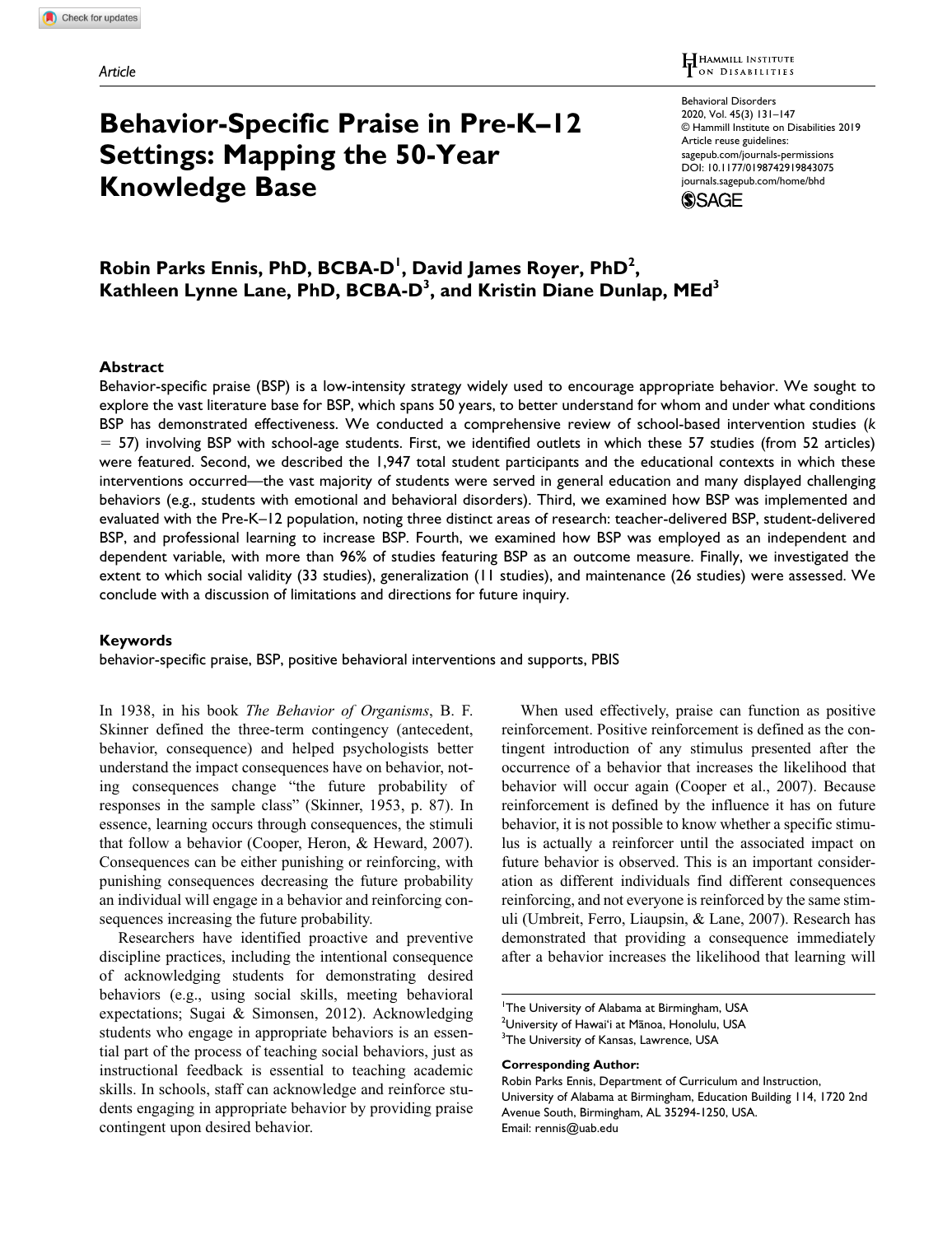occur (Sidman, 1960). However, it may be difficult to provide many types of reinforcement (e.g., tangibles, privileges, activities) immediately following a desired behavior during classroom instruction (Alberto & Troutman, 2013).

## *Behavior-Specific Praise*

One way to deliver reinforcement immediately following a behavior is with behavior-specific praise (BSP). Praise is the act of acknowledging or giving approval for correct responding and appropriate behavior (Brophy, 1981). Praise has been shown to be an effective reinforcer when it is specific, meaning it describes what the individual has done well (e.g., "Great job showing your work when solving your math problem"; Hattie & Timperley, 2007; Sutherland, Wehby, & Copeland, 2000). Although praise appeared in the literature in the early 1960s (Sidman, 1960), BSP was first evaluated by Madsen, Becker, and Thomas (1968) who explored the effectiveness of classroom rules and expectations, BSP, and planned ignoring in a public elementary school. Authors found rules and planned ignoring had little effect on student behavior, with behavior of some participants worsening compared with baseline. Yet, when BSP and other forms of approval were introduced, inappropriate behavior decreased substantially.

Since 1968, BSP has been widely utilized by both educational practitioners and researchers. The literature base embodies studies examining the effects of (a) teacher-delivered BSP and written praise notes on student behavior (e.g., Hollingshead, Kroeger, Altus, & Trytten, 2016; Nelson, Caldarella, Young, & Webb, 2008), (b) professional development and coaching activities to increase teachers' BSP (e.g., Fullerton, Conroy, & Correa, 2009), and (c) peerdelivered BSP (e.g., Teerlink, Caldarella, Anderson, Richardson, & Guzman, 2017). BSP is a foundational core component in the universal tier of positive behavioral interventions and supports (PBIS; Lane, Menzies, Oakes, & Kalberg, 2019) and is an essential element of other lowintensity strategies used to support students with challenging behaviors (e.g., high-probability request sequences, opportunities to respond, precorrection; Lane, Menzies, Ennis, & Oakes, 2015). In brief, BSP is a keystone component of behavior-change inquiry, used by and for a range of stakeholders to support a range of students—particularly those who demonstrate challenging behavior (Brophy, 1981; Sutherland et al., 2000).

To date, several literature reviews have examined the literature base on BSP. Cavanaugh (2013) examined the evidence base for providing performance feedback to increase teachers' rate of praise and opportunities to respond. He identified 24 studies and found performance feedback resulted in a marked increase in teacher praise. However, Cavanaugh included studies for both

behavior-specific and general praise in his review. In 2016, Sweigart, Collins, Evanovich, and Cook (2016) conducted a quality assessment of 14 single-case research design (SCRD) studies that also evaluated the effects of performance feedback on teachers' use of praise. Similar to the prior review, they did not specify the praise had to be behavior specific. Furthermore, they limited their search from 2004 to 2015.

In 2017, Floress, Beschta, Meyer, and Reinke examined the varying characteristics of praise and training methods used to increase praise. Authors examined varying aspects of praise (e.g., general, BSP, public, private, verbal, gestural) and multiple training methods (e.g., in vivo, selfmonitoring, goal setting, feedback). Across 29 articles, authors found verbal BSP was used most frequently and was most often directed to individual students. They also found most studies used two or more training methods. Again, this study did not look at BSP in isolation.

Royer, Lane, Dunlap, and Ennis (2019) examined the effects of teacher-delivered BSP on student outcomes. They identified six SCRD studies meeting their inclusion criteria and applied the Council for Exceptional Children (CEC; 2014) Standards for Evidence-Based Practices in Special Education to assess the methodological quality of the research base, concluding teacher-delivered BSP met criteria for a *potentially evidence-based practice*. Although the authors focused on BSP, their narrow focus on examining the effects of teacher-delivered BSP on student outcomes in traditional school settings resulted in the evaluation of a small number of studies and omitted studies focused on coaching educators to increase BSP (e.g., visual performance feedback [VPF], bug-in-ear technology) and studies where peers delivered BSP.

## *Mapping the Literature Base*

Whereas literature reviews have examined various aspects of praise, such as characteristics of praise and training methods (Floress et al., 2017), teacher-delivered BSP (Royer et al., 2019), and performance feedback to increase teachers' use of praise (Cavanaugh, 2013; Sweigart et al., 2016), no study has sought to map the overall literature base on BSP and only one review to date (Royer et al., 2019) has looked specifically at BSP. Although growing attention is being paid to quality assessments, in such a large and diverse literature base as BSP an important step is to first understand the breadth of the research base. A comprehensive map of the literature affords researchers and educators a complete picture of the literature on BSP—including examining BSP as an independent and dependent variable in school-based inquiry, from which to further refine inquiry and quality appraisals (e.g., in what settings and with what populations are more studies needed to determine for whom BSP works and under what conditions; Wolery & Dunlap,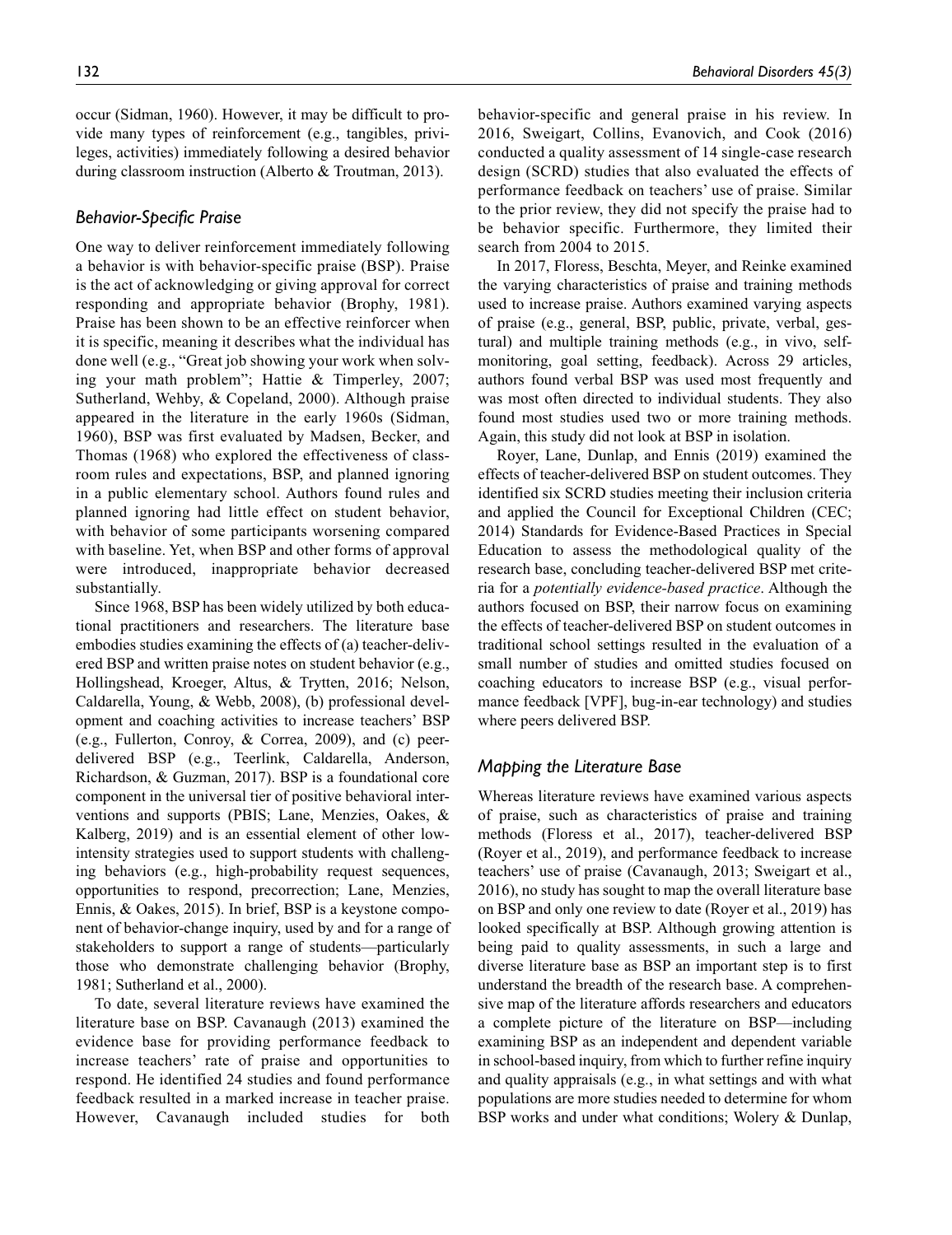2001). To comprehensively examine the research on BSP, we coded the characteristics of identified studies and further microcoded interventions (e.g., identified individual intervention components). Modeled after Carter, Lane, Crnobori, Bruhn, and Oakes's (2011) mapping of self-determination interventions for students with and at risk of emotional and behavioral disorders (EBD), we mapped the literature related to BSP to better understand BSP and inform future inquiry as well as teacher preparation activities (Leko, Brownell, Sindelar, & Kiely, 2015).

This review seeks to provide insight into the current state of the research base by identifying gaps in inquiry and describing the nature of the studies conducted to date. To accomplish this, we posed research questions similar to those posed by Carter et al. (2011):

**Research Question 1**: In which outlets were treatmentoutcome studies featured?

**Research Question 2:** For which students and within which contexts were these interventions conducted?

**Research Question 3:** By whom and how has BSP been implemented and evaluated within Pre-K–12 traditional school settings?

**Research Question 4:** To what degree has BSP been addressed as an intervention component (independent variable [IV]) and outcome variable (dependent variable [DV]) in the research literature?

**Research Question 5:** To what degree have outcomes such as social validity, generalization, and maintenance been assessed in the BSP literature?

## **Method**

#### *Inclusion Criteria*

Included studies met the following criteria. First, studies examined effects of a BSP as an IV (e.g., the effects of teacher- or peer-delivered BSP on student behavior) or used BSP as a DV (i.e., using coaching strategies to increase BSP). To meet our BSP requirement, studies had to explicitly state they used praise that included an acknowledgment of student behavior with specific labeling of what behavior had been acknowledged and provide examples to verify. Studies that did not define praise as behavior specific were not included (e.g., Rivera, Mason, Iffat, & Johnson, 2015). Only studies with BSP as a primary DV or IV were included, as praise was often a part of an intervention but not the focus of the investigation (e.g., functional assessment–based interventions; Lane et al., 2007). If other strategies were a part of the investigation (e.g., multiple baseline across teacher behaviors where BSP was a separate tier; Barton, Fuller, & Schnitz, 2016; Da Fonte & Capizzi, 2015), BSP data had to be reported separately to be included in our review.

Second, studies were included if they (a) occurred in a Pre-K–12 traditional school setting (e.g., public/private neighborhood schools), (b) used experimental or quasiexperimental design (group or SCRD), and (c) were published in a peer-reviewed journal. We chose to focus on traditional school settings because of the diverse needs of students served in alternative education settings and the service-delivery models used (e.g., cognitive-behavioral interventions, individualized behavior intervention plans; Jolivette, 2013; Leone & Weinberg, 2012).

## *Article Selection Procedures*

To identify relevant studies, we used a four-step search process: electronic search, ancestral search, hand search, and editor and author contact. First, we searched 21 electronic databases in February 2017 using the following Boolean search terms: *behavio*\* AND *specific* AND *praise*, "*positive verbal praise*," and (*teacher* OR *peer*) AND "*praise notes*." Databases were ABI/INFORM Global, Academic Search Complete, Educational Resources Information Center (ERIC), JSTOR Archival Journals, Linguistics & Language Behavior Abstracts, MEDLINE/PubMed, MLA International Bibliography, OneFile, Project MUSE, ProQuest Nursing & Allied Health Source, ProQuest Research Library, PsycARTICLES, PsycINFO, SAGE Journals, Science Citation Index Expanded (Web of Science), SciVerse ScienceDirect (Elsevier), Social Sciences Citation Index (Web of Science), Sociological Abstracts, SpringerLink, Taylor & Francis, and Wiley Online Library. This search returned 647 unique results, replicated with 100% accuracy by a second author for reliability. Two authors independently read article titles and abstracts, coding them in MS Excel as 0 = *does not meet inclusion criteria* or 1 = *meets inclusion criteria*. They identified 90 articles from 52 journals (91.81% interrater agreement [IRA], calculated using point-by-point agreement) to be read in full with the same binary coding employed. After full reads of manuscripts, the same two authors identified 54 articles from 31 journals (IRA =  $87.13\%$ ). If any discrepancies were found at each step of study identification, the same two authors discussed and resolved them, with feedback from other authors as needed.

Second, two authors conducted independent ancestral searches of the 54 articles in March 2017. The ancestral search involved reviewing the citations and references and noting any articles with potential to meet inclusion criteria. This search revealed an additional 79 titles for consideration, with 94.13% IRA (agreements  $n = 1,907$ , disagreements  $n = 119$ ) between two authors. Upon review of the abstracts, 39 articles were selected for reading in full (IRA  $= 78.48\%$ , with six additional titles (IRA  $= 94.87\%$ ) added to the 54 articles identified in the electronic search.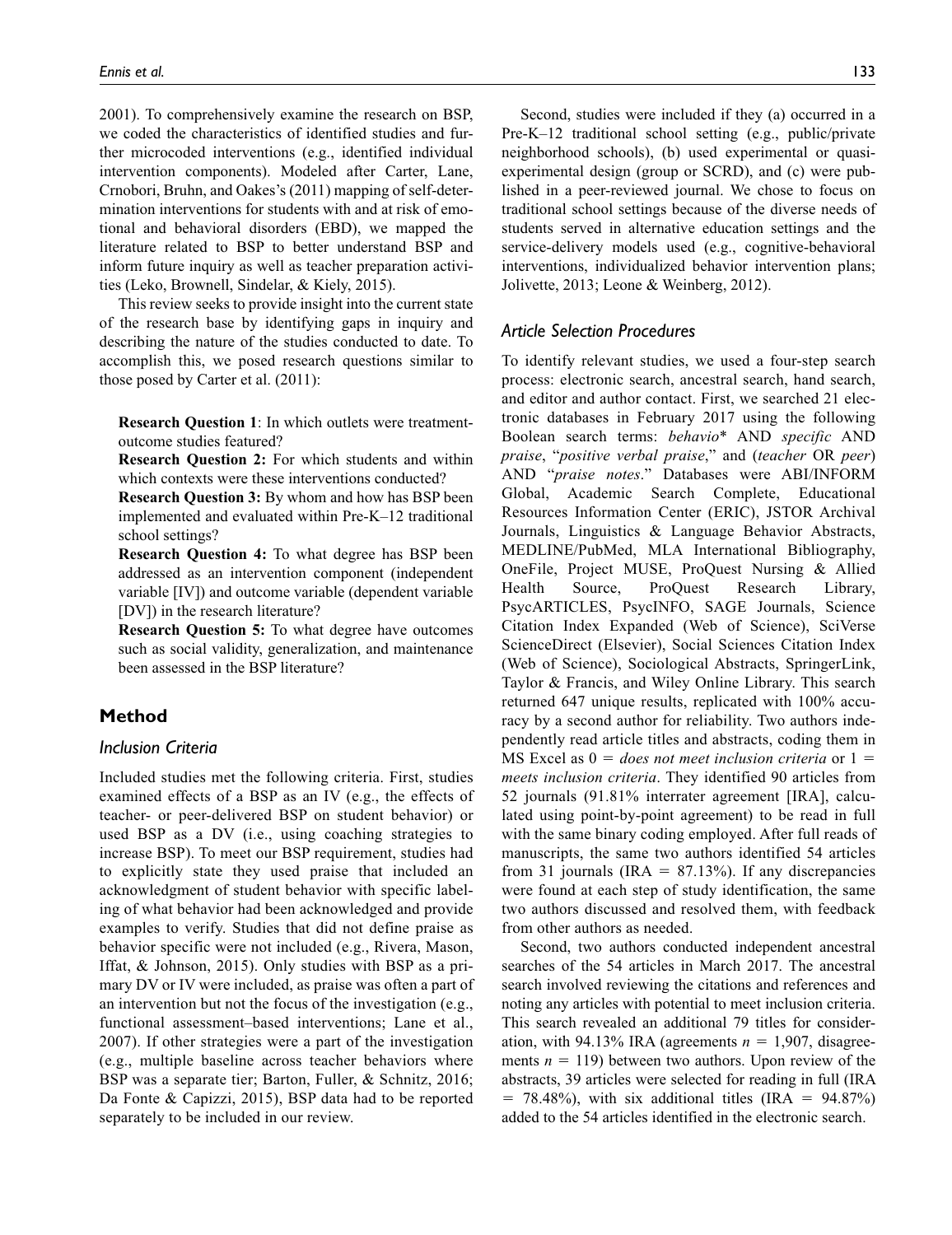Third, hand searches were conducted in a university library in March 2017 for journals in which two or more identified articles were published: *Behavior Modification, Behavioral Disorders, Beyond Behavior, Education & Treatment of Children, Journal of Applied Behavior Analysis, Journal of Behavioral Education, Journal of Emotional and Behavioral Disorders, Journal of Positive Behavior Intervention, The Journal of Special Education, Preventing School Failure, School Psychology Quarterly*, and *Teacher Education and Special Education*. Beginning at the initial identified BSP publication (Madsen et al., 1968) through April 2017, journals were hand searched page by page, reading titles for possible inclusion, and if of interest, abstracts to identify any additional articles meeting search criteria missed by the electronic search. A total of 1,214 issues were hand searched. If a journal was not physically available in the university's library, authors reviewed the electronic table of contents. Hand search IRA was 99.18% (range =  $95.77\% - 100\%$ ), calculated using pointby-point agreement for each issue with total agreements divided by total agreements plus disagreements, multiplied by 100 to obtain a percentage. The hand search yielded no additional articles for inclusion.

After hand searching, we reviewed the 60 articles and determined whether the IV and participants across studies were heterogeneous (e.g., coaching educators to increase BSP, teacher-delivered BSP, and peer-delivered BSP) enough to warrant exclusion of articles where (a) BSP was part of a packaged intervention ( $n = 10$ ), instead focusing our review on articles where BSP was the main IV or DV and (b) experimental design (i.e., Chalk & Bizo, 2004) or Method and Results sections (i.e., Caldarella, Christensen, Young, & Densley, 2011) were not clearly defined or labeled  $(n = 2)$ , as these articles did not include enough information to fully evaluate methodological rigor. These exclusions were replicated independently by a second coder with 100% agreement.

Fourth, we emailed the corresponding or first authors of included studies and their respective journal editors in July 2017 to see whether any in-press manuscripts or studies missed by our search might meet inclusion criteria. Of the received manuscripts, four were found to meet the criteria. In total, from all four search phases, we identified 52 articles (containing 57 studies) to be coded for descriptive variables to map the literature base for BSP.

## *Coding Procedures*

*Training.* All authors were previously trained to code articles during prior systematic literature reviews (i.e., Ennis, Royer, Lane, & Dunlap, in press; Ennis, Royer, Lane, & Griffith, 2017; Royer et al., 2019). Detailed descriptions of training procedures are featured elsewhere; in brief, training included coding SCRD studies and group design studies not related to or included in the respective reviews and then meeting to confirm agreement and discuss discrepancies until 85% IRA or higher was reached for three consecutive articles of each design type. Authors include three special education professors (one full, two assistants) and a doctoral student.

*Descriptive coding.* To understand the descriptive context for included studies, the first author coded (a) strategy for delivering/increasing BSP (e.g., teacher training, coaching, self-monitoring), (b) method of BSP delivery (e.g., verbal, written, peer), (c) methodology used to assess outcomes (SCRD [e.g., A-B-A-B, multiple baseline] or group), (d) praise recipients (e.g., teacher, student, teaching intern), (e) grade level, (f) special education categorization (e.g., at risk, emotional disturbance, general education), (g) generalization (whether assessed and outcomes), (h) maintenance (whether assessed and outcomes), (i) social validity (whether assessed and outcomes; see Table 4), (j) IV, (k) intervention agent, (l) DV, and (m) outcomes. We further microcoded (e.g., McLeod et al., 2017) the IV, identifying each praise training or coaching component specifically stated. We defined praise training as any training or inservice implemented prior to implementation, designed to increase teacher knowledge and facilitate use of BSP that took place once or across multiple sessions. We defined coaching as any form of ongoing support to facilitate teacher implementation of a practice during implementation, including self-coaching (Ennis et al., in press). Accuracy of descriptive coding was verified by a second author for 35.85% of articles (IRA =  $98.62\%$ ), calculated using cell-by-cell agreement where the total number of cells with agreements (4,569) were divided by the total number of cells (4,633) and multiplied by 100 to obtain a percentage. Discrepancies were addressed and resolved among coders prior to analyses.

## **Results**

We identified 52 articles (containing 57 studies) to be coded for descriptive variables to map the literature base for BSP. Authors of all studies except one (Wright, Ellis, & Baxter, 2012) utilized SCRD methodology.

## *Outlets*

Included studies were published from 1968 to 2018 (i.e., in press) in 27 unique journals. Earlier studies (1968–1976) were all published in the *Journal of Applied Behavior Analysis* (*k* = 4). The *Journal of Positive Behavioral Interventions*  $(k = 9)$  most frequently published articles on BSP. *Education and Treatment of Children* (*k* = 6), *Teacher Education in Special Education* (*k* = 4), *Journal of Behavioral Education* (*k* = 3), *Behavioral Disorders*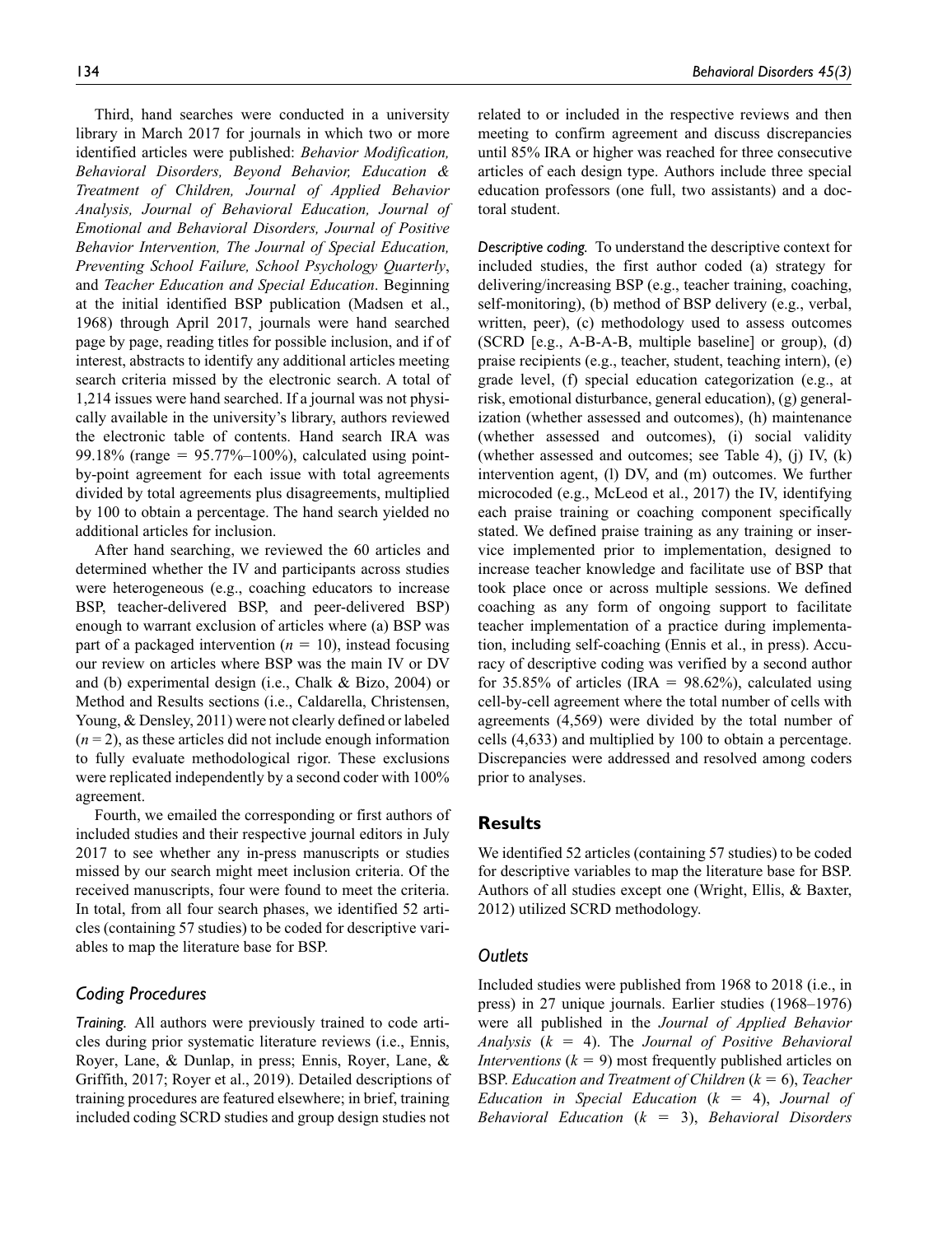(*k* = 2), *Behavioral Modification* (*k* = 2), *Journal of Emotional and Behavioral Disorders* (*k* = 2), and *Preventing School Failure* (*k* = 2) also published multiple articles on BSP.

#### *Study Participants and Context*

A total of 1,946 student participants were included across the 52 articles  $(k = 57$  studies). However, 16 studies reported providing praise to the entire classroom but did not report the number of students. Typically, articles did not report student numbers when the primary target for outcomes was the teacher (or another adult providing praise). Table 1 displays information about participant demographics for all studies.

*Students.* Of the 57 studies, 28 included students (*n* = 1,635) in general education only, and 11 included students (*n* = 78) who were described as at risk (e.g., teacher report of high off-task or disruptive behaviors). Of the students receiving special education services, the most common disabilities were emotional disturbance  $(k = 13, 22.81\%; n =$ 88), intellectual disabilities/developmental delay (*k* = 7, 12.28%;  $n = 22$ ), and learning disabilities ( $k = 6, 10.53\%$ ;  $n = 30$ ). There were an additional seven studies (12.28%) that included students  $(n = 87)$  receiving special education services where the disability was not specified.

In all studies, students received BSP in response to their behavior. Many studies directed praise toward individual or targeted students ( $k = 14, 24.56\%$ ;  $n = 64$ ), many of which involved the nomination of students at risk for behavior problems (e.g., Reinke, Lewis-Palmer, & Martin, 2007; Thompson, Marchant, Anderson, Prater, & Gibb, 2012). Other studies trained praise deliverers to provide BSP to the entire class or instructional group  $(k =$ 44, 77.19%; *n* = 1,015; e.g., Keller, Brady, & Taylor, 2005; Rathel, Drasgow, & Christle, 2008). Three studies  $(5.66\%; n = 868)$  directed praise to all students in the school, delivered by teachers (Armstrong, McNeil, & Van Houten, 1988), teachers and lunchroom staff (Wheatley et al., 2009), or peers (Teerlink et al., 2017). Three studies (5.66%) directed praise to target students and the entire class. For example, Armstrong et al. (1988) trained teachers to deliver praise to targeted students; once teachers maintained stable levels of praise delivery, they were instructed to praise other students. Similarly, Duncan, Dufrene, Sterling, and Tingstrom (2013) trained teachers to deliver BSP to targeted students and then assessed generalization by seeing whether teachers delivered BSP to other students in the class without explicit generalization training (see Table 1).

*Praisers.* There were 282 individuals who were responsible for implementing praise delivery across the 57 studies. The majority of studies utilized the teacher as praise deliverer (*k* = 44, 77.19%; *n* = 190). Other studies utilized paraprofessionals  $(k = 2, 3.51\%; n = 4)$ and teacher interns ( $k = 6$ , 10.53%;  $n = 18$ ). Many studies provided demographic information on the adult participants (i. e., the praisers). Of the 38 articles reporting information on gender, there were 21 male and 99 female participants. Of the 24 articles reporting information on race/ethnicity, there were 52 White participants, 17 Black participants, two Hispanic participants, and one Pacific Islander participant. Thirteen studies reported adult participant age, which ranged from 22 to 57 (it is not possible to accurately report the mean as some studies only reported mean age across multiple participants). Another subset of four articles trained students to deliver praise to their peers ( $k = 6, 10.53\%$ ;  $n = 201$ .

*School setting.* The identified studies all took place within traditional school settings and represented all school levels, including early childhood ( $k = 15, 26.32\%$ ;  $n = 470$ ), elementary (*k* = 23, 40.35%; *n* = 1,060), middle (*k* = 6, 10.53%; *n* = 131), and high school (*k* = 4, 7.02%; *n* = 34). An additional nine studies (15.79%; *n* = 252) included some combination of grade levels, such as secondary (e.g., Pinter, East, & Thrush, 2015), early childhood/elementary (e.g., Simonsen, MacSuga, Fallon, & Sugai, 2013), or elementary through high school (e.g., Capizzi, Wehby, & Sandmel, 2010; see Table 1).

*Classroom.* Most studies took place in general education classrooms  $(k = 33, 57.89\%)$ , with an additional seven (12.28%) taking place in inclusion classrooms. Studies in special education classrooms included three (5.26%) in self-contained schools, 12 (21.05%) in self-contained classrooms, and five (8.77%) in resource classrooms. Three studies (5.26%) took place in nonacademic settings, including the lunchroom (Wheatley et al., 2009), playground (Teerlink et al., 2017), and a physical education class (van der Mars, 1989).

## *Implementation and Evaluation*

BSP implementation was varied, particularly regarding training and coaching procedures.

*Method of praise delivery.* An overwhelming majority of studies involved verbal BSP (*k* = 53, 92.98%; including some coaching studies; e.g., Smith, Lewis, & Stormont, 2011; Stormont, Smith, & Lewis, 2007). A study by Houghton, Wheldall, Jukes, and Sharpe (1990) used a unique approach to providing verbal BSP by specifically training teachers to deliver BSP verbally yet privately, in a low voice where only the target student could hear.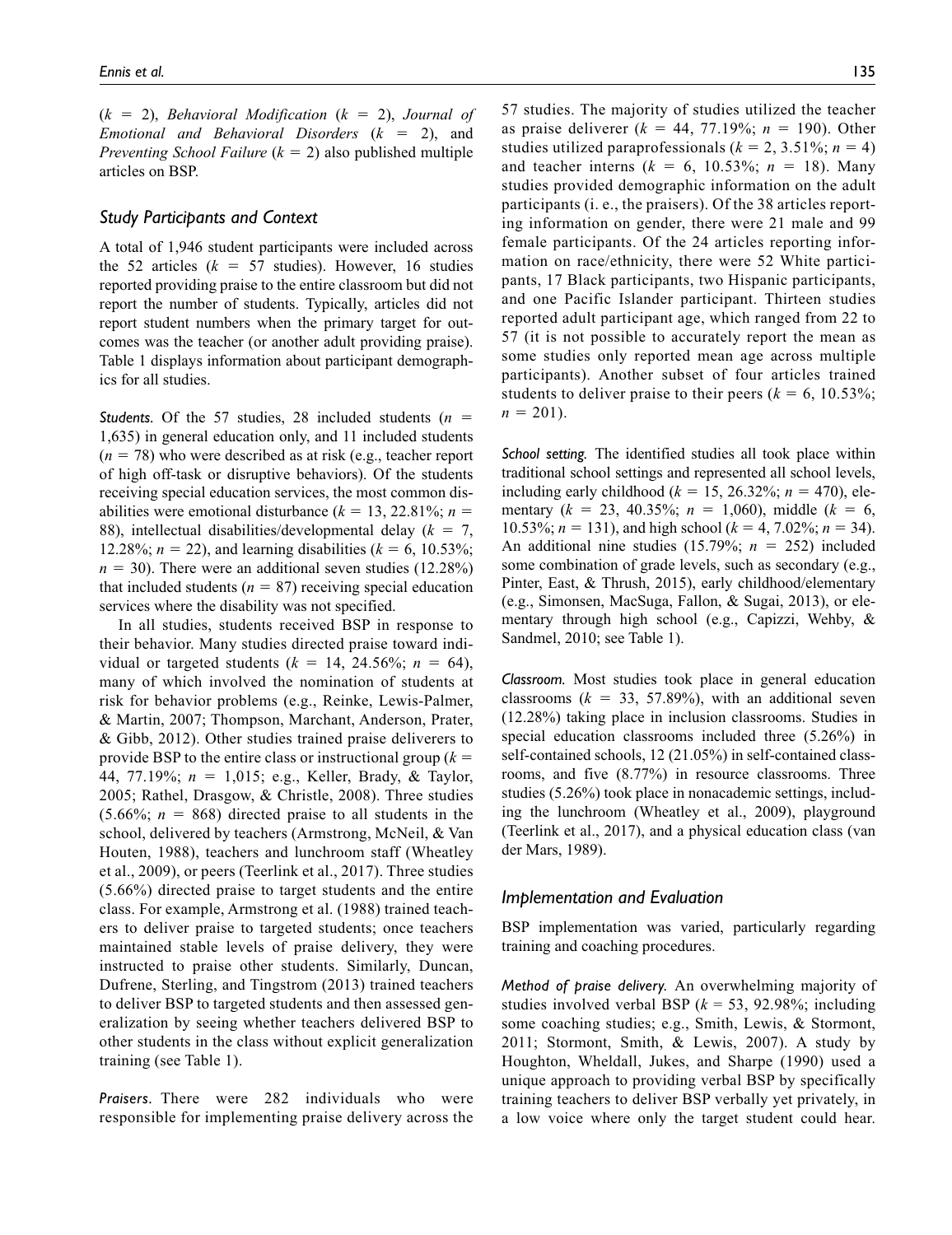|  |  |  |  |  |  | Table 1. Setting and Participant Characteristics. |  |
|--|--|--|--|--|--|---------------------------------------------------|--|
|--|--|--|--|--|--|---------------------------------------------------|--|

| Characteristic                        | No. of<br>studies | $%$ of<br>studies | Total n across<br>studies reporting | Average n per<br>study (SD) <sup>a</sup> |
|---------------------------------------|-------------------|-------------------|-------------------------------------|------------------------------------------|
| School level                          |                   |                   |                                     |                                          |
| Early childhood                       | 15                | 26.32             | 470                                 | 47.00 (57.52)                            |
| Elementary                            | 23                | 40.35             | 1,060                               | 70.67 (123.52)                           |
| Middle                                | 6                 | 10.53             | 3                                   | 32.75 (32.89)                            |
| High                                  | 4                 | 7.02              | 34                                  | 11.33 (13.80)                            |
| Combination                           | 9                 | 15.79             | 252                                 | 42.00 (35.09)                            |
| Settingb,c                            |                   |                   |                                     |                                          |
| General education                     | 33                | 57.89             |                                     |                                          |
| Inclusion                             | $\overline{7}$    | 12.28             |                                     |                                          |
| Resource                              | 5                 | 8.77              |                                     |                                          |
| Self-contained class                  | 12                | 21.05             |                                     |                                          |
| Self-contained school                 | 3                 | 5.26              |                                     |                                          |
| Cafeteria                             |                   | 1.75              |                                     |                                          |
| Lunchroom                             |                   | 1.75              |                                     |                                          |
| Physical education class              |                   | 1.75              |                                     |                                          |
| Special education status <sup>b</sup> |                   |                   |                                     |                                          |
| General education                     | 28                | 49.12             | 1,635                               | 90.83 (107.93)                           |
| "At risk"                             | $\mathbf{H}$      | 19.30             | 78                                  | 5.57 (5.39)                              |
| ASD <sup>d</sup>                      | $\overline{2}$    | 3.51              |                                     |                                          |
| ED/EBD                                | 13                | 22.81             | 88                                  | 8.80 (8.53)                              |
| <b>ID/DD</b>                          | 7                 | 12.28             | 22                                  | 5.50(5.20)                               |
| LD                                    | 6                 | 10.53             | 30                                  | 6.00(3.00)                               |
| OHI                                   | $\overline{4}$    | 7.02              | 6                                   | 3.00(0.00)                               |
| <b>SLI</b>                            |                   | 1.75              | <sup>1</sup>                        | 1.00(0.00)                               |
| SPED, NOS                             | 7                 | 12.28             | 87                                  | 17.40 (14.83)                            |
| Target recipientsb,e                  |                   |                   |                                     |                                          |
| Targeted/individual student           | 4                 | 24.56             | 64                                  | 4.57(5.24)                               |
| Whole group/class                     | 39                | 73.58             | 896                                 | 25.60 (30.55)                            |
| Whole school                          | 3                 | 5.66              | 868                                 | 289.33 (149.56)                          |
| Praise deliverer <sup>b</sup>         |                   |                   |                                     |                                          |
| Teacher <sup>f</sup>                  | 44                | 77.19             | 190                                 | 4.87 (7.85)                              |
| Teacher intern                        | 6                 | 10.53             | 18                                  | 3.00(1.10)                               |
| Paraprofessional                      | $\mathbf{2}$      | 3.51              | 4                                   | 2.00(1.41)                               |
| Peer                                  | 6                 | 10.53             | 201                                 | 67.00 (87.89)                            |

*Note*. ASD = autism spectrum disorder; ED/EBD = emotional disturbance/emotional and behavioral disorders; ID/DD = intellectual disability/ developmental delay; LD = learning disability; OHI = other health impairment; SLI = speech language impairment; SPED, NOS = special education, not otherwise specified.

a Average *n* per study was calculated by dividing the total number of participants by the total number of studies reporting participant *n*—additional studies in each category did not report number of student participants. <sup>b</sup>More than one category could be coded, resulting in totals exceeding 100%.<br>Enter and avenues a reported for special education status <sup>d</sup>Studies wit Total and average *n* reported for special education status. <sup>d</sup>Studies with ASD participants did not report number of students. <sup>e</sup>An additional 17 studies administered praise to the whole class but did not report the number of student participants in the group. f An additional two studies did not report the number of teachers delivering BSP.

Teerlink and colleagues (2017) trained students to deliver verbal praise to peers paired with a written praise note during recess. Two additional studies (3.77%) used written praise notes. Wheatley and colleagues (2009) trained adults to provide praise notes to students who displayed appropriate behaviors in the lunchroom. Nelson and colleagues (2008) trained students to deliver praise notes to peers, placing two blank notes on student desks each morning with the instructions to deliver praise notes to different peers each day of the week.

*Praise training characteristics.* Studies that provided training designed to increase teacher knowledge and use of BSP  $(k = 51)$  used a variety of procedures to train teachers, students, interns, and paraprofessionals (see Figure 1). We coded this information for two main categories: training format and training components.

*Training format*. Praise deliverers were most often trained individually  $(k = 29, 50.88\%; e.g.,$  Andrews & Kozma, 1990; Simonsen, Myers, & DeLuca, 2010). Brock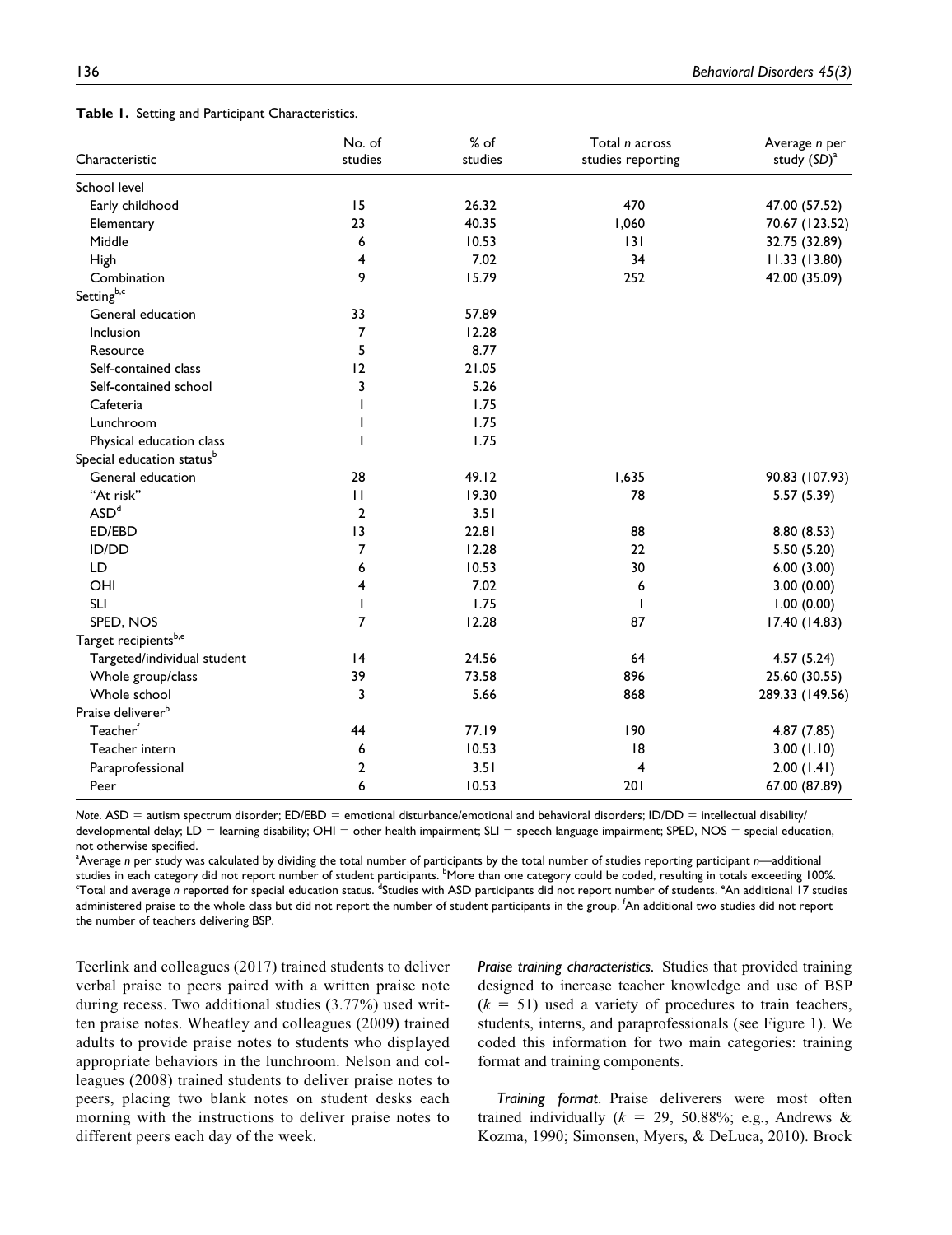

**Figure 1.** Professional development components of behavior-specific praise studies. *Note*. BSP = behavior-specific praise; bx = behavior; SWPBS = school-wide positive behavior supports; VPF = visual/video-performance feedback.

and Beaman-Diglia (2018) trained a teacher and a paraprofessional in a dyad to support the behavior of one targeted student. Sixteen studies (28.07%) trained praisers in groups, sometimes in small groups (e.g., Reinke et al., 2007, trained teachers in groups of three) and at other times schoolwide (e.g., Myers, Simonsen, & Sugai, 2011; Thompson et al., 2012). An additional five studies (8.77%) did not explicitly state whether praise training was provided individually or in groups.

*Praise training components*. Across the 51 studies that included praise training components, we coded 18 unique components, with most interventions using multiple components (percentages to follow are of the 51 studies reporting outcomes). The most frequently used were providing examples, definitions, or steps for implementing BSP (*k* = 31, 60.78%; e.g., Dufrene, Lestremau, & Zoder-Martell, 2014; Hemmeter, Snyder, Kinder, & Artman, 2011), presenting the rationale and/or benefits for BSP use  $(k = 23, 45.10\%)$ , setting a goal or providing a recommended rate for BSP delivery  $(k = 18, 35.29\%; e.g.,$ Duchaine, Jolivette, & Fredrick, 2011; Martella, Marchand-Martella, Young, & MacFarlane, 1995), and practice/ role-play  $(k = 14, 27.45\%)$ . Other commonly used strategies included providing training on the coaching method to be used (e.g., VPF, self-monitoring;  $k = 12, 23.53\%$ ; e.g., Reinke, Lewis-Palmer, & Merrell, 2008; Simonsen et al., 2017), a tip sheet (*k* = 12, 23.53%; e.g., Brock & Beaman-Diglia, 2018; Rathel, Drasgow, Brown, & Marshall, 2014), evaluation of current rates of BSP  $(k = 9, 17.65\%;$ e.g., Allday et al., 2012; Moffat, 2011), and modeling (*k* =

9, 17.65%; e.g., Dufrene et al., 2012; O'Handley, Dufrene, & Whipple, 2018). See Table 2 for additional characteristics coded.

*Coaching characteristics.* Fifty studies (87.72%) provided coaching to support teacher implementation of BSP (including self-coaching) using a variety of procedures to facilitate teacher, student, intern, and paraprofessional use of BSP (see Figure 1). We coded this information for three main categories: coaching format, prompting materials, and coaching/self-monitoring intervention components (percentages to follow are of the 50 studies reporting outcomes).

*Coaching format*. We analyzed how coaching was provided in terms of group size, modality, and timing. Regarding group size, the majority of studies provided coaching independently  $(k = 45, 90.00\%; e.g., Kalis, Vannest, &$ Parker, 2007; Morgan, Menlove, Salzberg, & Hudson, 1994). The remaining studies provided coaching in groups (*k* = 5, 10.00%; e.g., Reinke et al., 2007; van der Mars, 1989), dyads (*k* = 2, 4.00%; Briere, Simonsen, Sugai, & Myers, 2015; Ploessl & Rock, 2014), or did not specify (i.e., Horton, 1975). Madsen et al. (1968), Armstrong et al. (1988), and Reinke et al. (2007) provided feedback both individually and in groups.

Coaching procedures were delivered in various modalities. The most frequently utilized model was to provide coaching in person ( $k = 23, 46.00\%$ ; e.g., Cossairt, Hall, & Hopkins, 1973; Stormont et al., 2007). Researchers also provided feedback via email (*k* = 14, 28.00%; e.g., Allday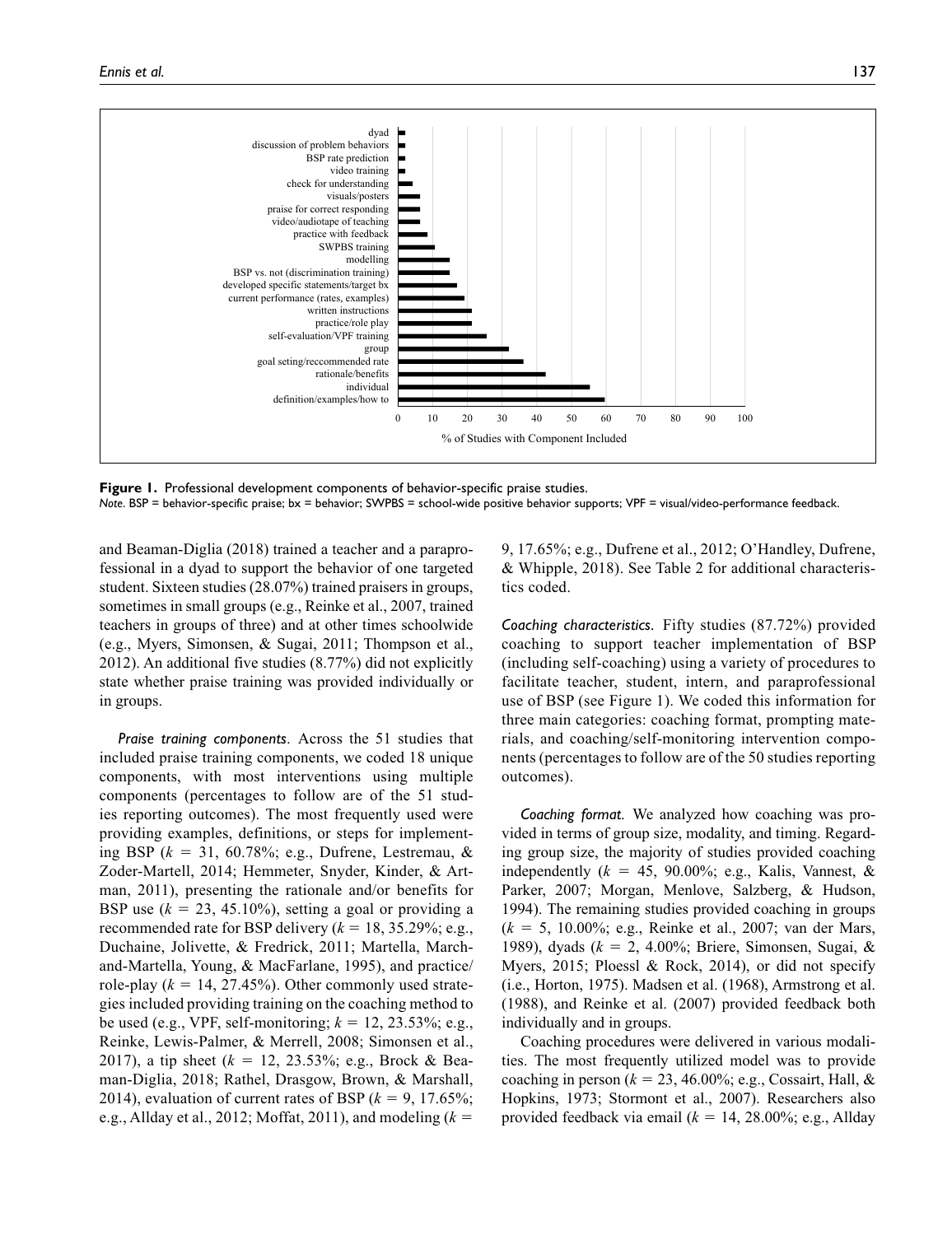| <b>Table 2.</b> Behavior-Specific Praise Professional Development Characteristics. |
|------------------------------------------------------------------------------------|
|------------------------------------------------------------------------------------|

| Characteristic                                   | No. of studies | % of studies reporting | % of all studies |
|--------------------------------------------------|----------------|------------------------|------------------|
| Method of delivering BSP taught                  |                |                        |                  |
| Verbal                                           | 53             |                        | 92.98            |
| Verbal, private                                  |                |                        | 1.75             |
| Verbal, praise notes                             |                |                        | 1.75             |
| Praise notes                                     | $\mathbf{2}$   |                        | 3.51             |
| Training format <sup>a</sup>                     |                |                        |                  |
| Individual                                       | 29             | 56.86                  | 50.88            |
| Dyad                                             | ı              | 1.96                   | 1.75             |
| Group                                            | 16             | 31.37                  | 28.07            |
| Not specified                                    | 5              | 9.80                   | 8.77             |
| Professional development components <sup>b</sup> |                |                        |                  |
| Definition/examples/how to                       | 31             | 60.78                  | 54.39            |
| Rationale/benefits                               | 23             | 45.10                  | 40.35            |
| Goal setting/recommended rate                    | 18             | 35.29                  | 31.58            |
| Practice/role-play                               | 4              | 27.45                  | 24.56            |
| Coaching training (i.e., VPF, SM)                | 12             | 23.53                  | 21.05            |
| Tip sheet/instructions at conclusion of training | 12             | 23.53                  | 21.05            |
| Current performance rate/examples                | 9              | 17.65                  | 15.79            |
| Modeling                                         | 9              | 17.65                  | 15.79            |
| Identified specific statements/target behaviors  | 8              | 15.69                  | 14.04            |
| Discrimination training (BSP vs. general, other) | 7              | 13.73                  | 12.28            |
| Practice/role-play with feedback                 | 6              | 11.76                  | 10.53            |
| SWPBS training                                   | 6              | 11.76                  | 10.53            |
| Praise for correct responding                    | 5              | 9.80                   | 8.77             |
| Visuals/posters to cue BSP                       | 3              | 5.88                   | 5.26             |
| Training via video                               | 3              | 5.88                   | 5.26             |
| Explicit check for understanding                 | $\mathbf{2}$   | 3.92                   | 3.51             |
| BSP rate prediction                              |                | 1.96                   | 1.75             |
| Discussion of problem behaviors                  |                | 1.96                   | 1.75             |

*Note*. BSP = behavior-specific praise; VPF = visual performance feedback; SM = self-monitoring; SWPBS = schoolwide positive behavior supports. Fifty-one studies involved praise training, six were coaching only; % of all studies do not add to 100. *Some studies involved multiple strategies*; % do not add to 100.

et al., 2012; Barton, Pribble, & Chen, 2013) and written notes (*k* = 11, 22.00%; e.g., Duchaine et al., 2011; Martella et al., 1995). In addition, Ploessl and Rock (2014) and Dufrene et al. (2014; Dufrene et al., 2012) used bug-in-ear technology to coach the use of BSP in real time in co-taught classrooms.

Coaching (including self-monitoring as a form of selfcoaching) procedures were utilized at varying frequencies. The majority of studies with this component provided daily feedback (*k* = 34, 70.00%; e.g., Alexander, Williams, & Nelson, 2012; Houghton et al., 1990). Other studies provided feedback once per week  $(k = 10)$ , 20.00%; e.g., Capizzi et al., 2010; Pisacreta, Tincani, Connell, & Axelrod, 2011) and multiple times  $(k = 5)$ , 10.00%; e.g., Morgan et al., 1994; Wright et al., 2012).

*Coaching intervention components*. We coded 16 unique coaching components, with the bulk of interventions using multiple components (see Figure 2). The most frequently used were performance feedback (*k* = 25, 50.00%; e.g., Pisacreta et al., 2011; Stormont et al., 2007), suggestions for and examples of BSP  $(k = 15, 30.00\%; e.g.,$  Barton et al., 2016; Sutherland et al., 2000), and goal setting  $(k = 12, 24.00\%$ ; e.g., Duncan et al., 2013; Hemmeter et al., 2011). Coaches also frequently used BSP  $(k = 11, 22.00\%; e.g.,$  Fullerton et al., 2009; Rathel et al., 2014), VPF (*k* = 11, 22.00%; Hawkins & Heflin, 2011; Hollingshead et al., 2016), selfmonitoring  $(k = 8, 16.00\%;$  Brock & Beaman-Diglia, 2018; Gage, MacSuga-Gage, & Crews, 2017), and audio/video self-monitoring  $(k = 8, 16.00\%;$  Horton, 1975; Wright et al., 2012). See Table 3 for additional strategies coded.

*Prompting and recording materials*. Fourteen studies reported the use of specific materials for either cuing the delivery of BSP or keeping a record of the frequency of BSP delivered (percentages to follow are of the 14 studies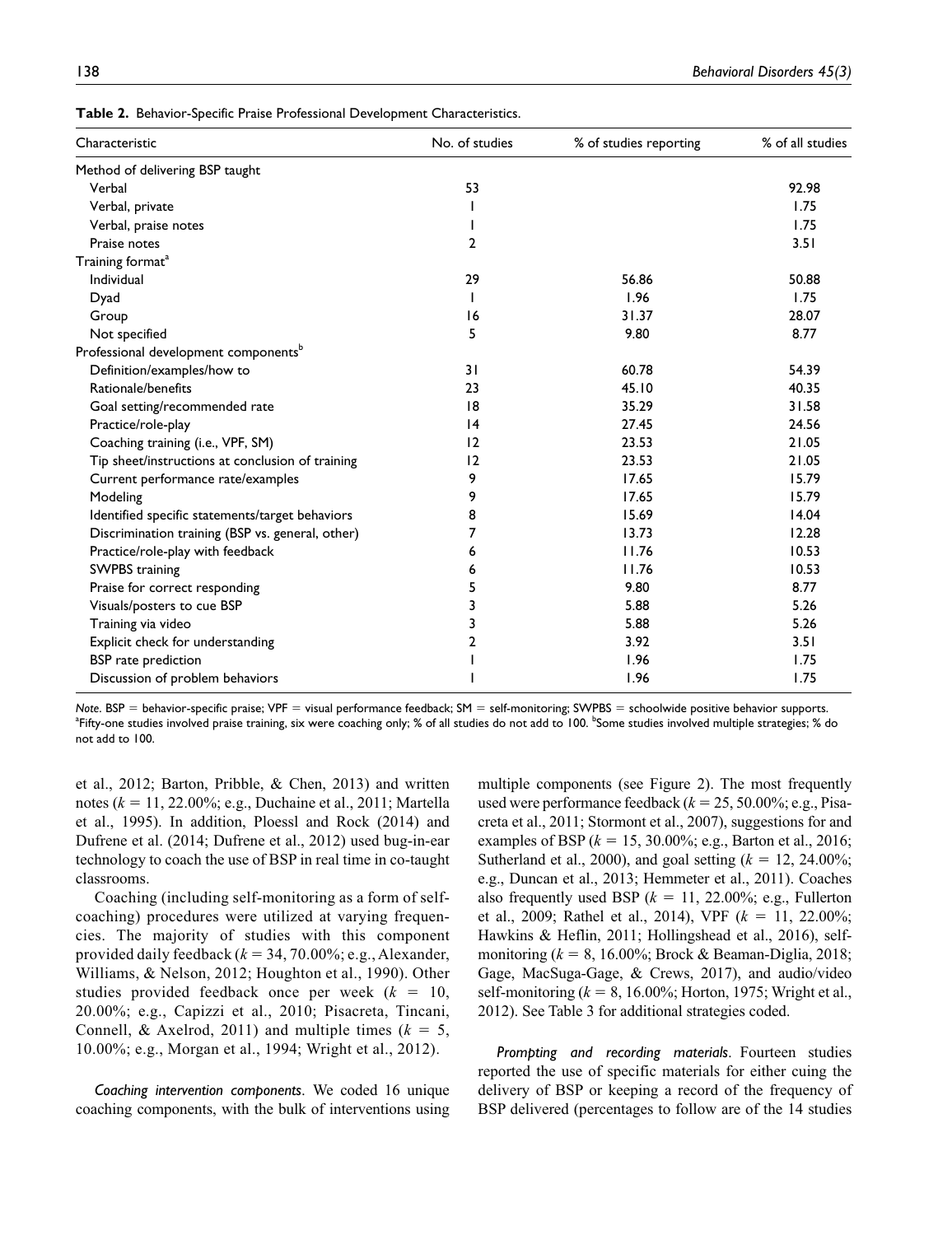

**Figure 2.** Coaching components of behavior-specific praise studies.

|  |  | Table 3. Strategies for Increasing/Maintaining BSP Delivery. |  |
|--|--|--------------------------------------------------------------|--|
|--|--|--------------------------------------------------------------|--|

| Strategy                                                           | No. of studies | % of studies reporting | % of all studies |
|--------------------------------------------------------------------|----------------|------------------------|------------------|
| Coaching/self-monitoring formata,b                                 |                |                        |                  |
| Individual                                                         | 45             | 90.00                  | 78.95            |
| Dyad                                                               | 2              | 4.00                   | 3.51             |
| Group                                                              | 5              | 10.00                  | 8.77             |
| Not specified                                                      |                | 2.00                   | 1.75             |
| Coaching/self-monitoring delivery <sup>a,b</sup>                   |                |                        |                  |
| In person                                                          | 23             | 46.00                  | 40.35            |
| Email                                                              | 4              | 28.00                  | 24.56            |
| Written notes                                                      | п              | 22.00                  | 19.30            |
| Bug in ear                                                         | 3              | 6.00                   | 5.26             |
| Self-monitoring only                                               | 7              | 14.00                  | 12.28            |
| Coaching/self-monitoring timing <sup>a</sup>                       |                |                        |                  |
| Daily                                                              | 35             | 70.00                  | 61.40            |
| Multiple times a week                                              | 5              | 10.00                  | 8.77             |
| Weekly                                                             | 10             | 20.00                  | 17.54            |
| Coaching/self-monitoring prompt/recording materials <sup>a,c</sup> | 14             |                        |                  |
| Golf counter                                                       | 6              | 42.86                  | 10.53            |
| Timer/MotivAider®                                                  | 4              | 28.57                  | 7.02             |
| <b>Tally</b>                                                       | 2              | 14.29                  | 3.51             |
| Auditory prompts                                                   | $\mathbf{2}$   | 14.29                  | 3.51             |
| Coaching/self-monitoring components <sup>a,b</sup>                 |                |                        |                  |
| Performance feedback                                               | 25             | 50.00                  | 43.86            |
| Provided with suggestions for/examples of BSP                      | 15             | 30.00                  | 26.32            |
| Goal setting                                                       | 12             | 24.00                  | 21.05            |
| Praise for BSP delivery/goal attainment                            | $\mathbf{H}$   | 22.00                  | 19.30            |
| Visual performance feedback                                        | П              | 22.00                  | 19.30            |
| Self-monitoring                                                    | 8              | 16.00                  | 14.04            |
| Audio/video self-modeling                                          | 8              | 16.00                  | 14.04            |
| Self-evaluation                                                    | 6              | 12.00                  | 10.53            |
| Presession prompts                                                 | 5              | 10.00                  | 8.77             |

*(continued)*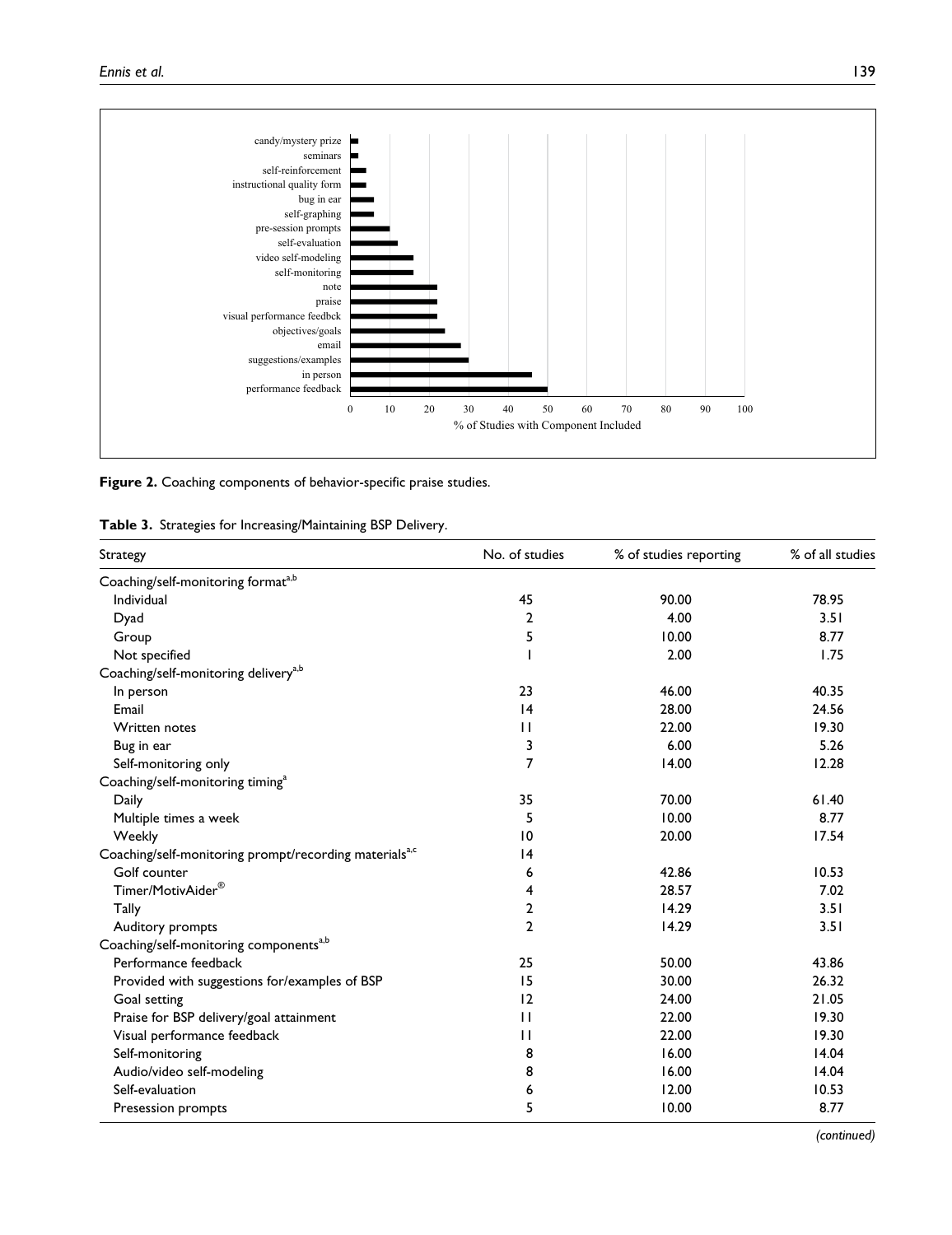#### **Table 3.** (continued)

| Strategy                               | No. of studies | % of studies reporting | % of all studies |
|----------------------------------------|----------------|------------------------|------------------|
| In vivo coaching                       |                | 6.00                   | 5.26             |
| Self-graphing                          |                | 6.00                   | 5.26             |
| Group feedback                         |                | 4.00                   | 3.51             |
| Instructional quality form             |                | 4.00                   | 3.51             |
| Self-reinforcement                     |                | 4.00                   | 3.51             |
| Candy/mystery prize (student praisers) |                | 2.00                   | 1.75             |
| <b>Seminars</b>                        |                | 2.00                   | 1.75             |

*Note*. BSP = behavior-specific praise.

Fifty studies involved procedures for coaching BSP, seven were training only; % of total studies do not add to 100. <sup>b</sup>Some studies involved multiple elements; % do not add to 100. 'Fourteen studies used materials for self-monitoring and prompting.

reporting use). These included golf counters  $(k = 6,$ 42.86%; Gage, MacSuga-Gage, & Crews, 2017; Simonsen et al., 2017), vibratory (i.e., MotivAiders®) or auditory timers (*k* = 4, 28.57%; Kalis et al., 2007; Thompson et al., 2012), use of tally marks  $(k = 2, 14.29\%;$  Alexander et al., 2012; Simonsen et al., 2013), and auditory prompts  $(k = 2,$ 14.29%; Andrews & Kozma, 1990; van der Mars, 1989).

*Research design.* All studies except one utilized SCRD methodology. Wright et al. (2012) used a randomized control trial with delayed feedback, immediate feedback, and control groups. The most common SCRD was a multiple-baseline design  $(k = 43, 75.44\%)$ , including both multiple baseline across behaviors  $(k = 14, 24.56\%; e.g., Armstrong et al.,)$ 1988; Rogers-Warren & Baer, 1976) and subjects (*k* = 29, 50.88%; e.g., Keller et al., 2005; Reinke et al., 2008). Nine (15.79%) studies used withdrawal/reversal designs (e.g., Ploessl & Rock, 2014; Teerlink et al., 2017). Two SCRD studies used A-B designs (Alexander et al., 2012; Kalis et al., 2007). Moffat (2011) used a changing criterion design by slowly increasing the target rate of teacher BSP. Simonsen et al. (2013) used an alternating treatment design to compare use of various prompting strategies to increase praise (tally, golf counter, self-rating).

*Adult dependent variables.* Twenty-nine (50.88%) studies reported outcomes for both adults and students, and 21 (36.84%) studies reported outcomes for adults only. Table 4 displays outcome measures. Of the studies measuring adult (i.e., teacher, preservice teacher, paraprofessional) outcomes, all measured rate of BSP delivery  $(k = 50, 100\%;$ e.g., Dufrene et al., 2012; Simonsen et al., 2014), with 48 (96.00%) reporting positive outcomes (as reported by authors). Thirty-four studies (68.00%) also measured other teacher behaviors, such as general praise (e.g., Myers et al., 2011; O'Handley et al., 2018) and/or reprimands (e.g., Hollingshead et al., 2016; Stormont et al., 2007).

*Student dependent variables.* Twenty-nine (50.88%) studies reported outcomes for both adults and students, and seven (12.28%) for students only. Of the 36 studies measuring student behaviors, 26 (72.22%) studies measured inappropriate behaviors such as disruption (e.g., Pisacreta et al., 2011; Thompson et al., 2012) and off-task behavior (e.g., Duncan et al., 2013; van der Mars, 1989). Twenty-two studies (61.11%) measured appropriate student behaviors such as on-task behavior and compliance (e.g., Allday et al., 2012; Smith et al., 2011), and five (13.89%) measured student BSP delivery to peers. Of these 36 studies, 31 (86.11%) authors reported positive outcomes.

## *Role of Behavior-Specific Praise in Included Studies*

Across the literature base, BSP functioned as both a DV and an IV. Fifty-five (96.49%) studies measured BSP as a DV, typically following BSP training and/or coaching techniques (e.g., Morgan et al., 1994; Simonsen et al., 2017). Thirty-six (63.16%) studies utilized BSP as an IV, looking at the effect of BSP on student outcomes (e.g., Reinke et al., 2007; Stormont et al., 2007). These studies essentially utilized BSP both as a DV (e.g., the outcome of praise training) and as an IV (i.e., examining the effect of BSP on student behavior). Only two studies (3.51%) evaluating BSP as an IV (i.e., praise notes) did not also measure BSP as a DV (Nelson et al., 2008; Wheatley et al., 2009).

## *Social Validity, Generalization, and Maintenance*

Thirty-three studies (61.40%) assessed social validity, with some studies assessing social validity at multiple time points. Most students assessed social validity at postassessment only (*k* = 30, 90.91%; e.g., Nelson et al., 2008; O'Handley et al., 2018). Two other studies (6.06%) assessed social validity pre- and postassessment (Kalis et al., 2007; Simonsen et al., 2010), whereas three studies (9.09%) assessed social validity throughout the intervention (e.g., Rathel et al., 2014; Rathel et al., 2008). Ploessl and Rock (2014) assessed social validity both throughout (student outcomes) and postintervention. Kalis and colleagues (2007) assessed social validity through postintervention interviews and by comparing student grades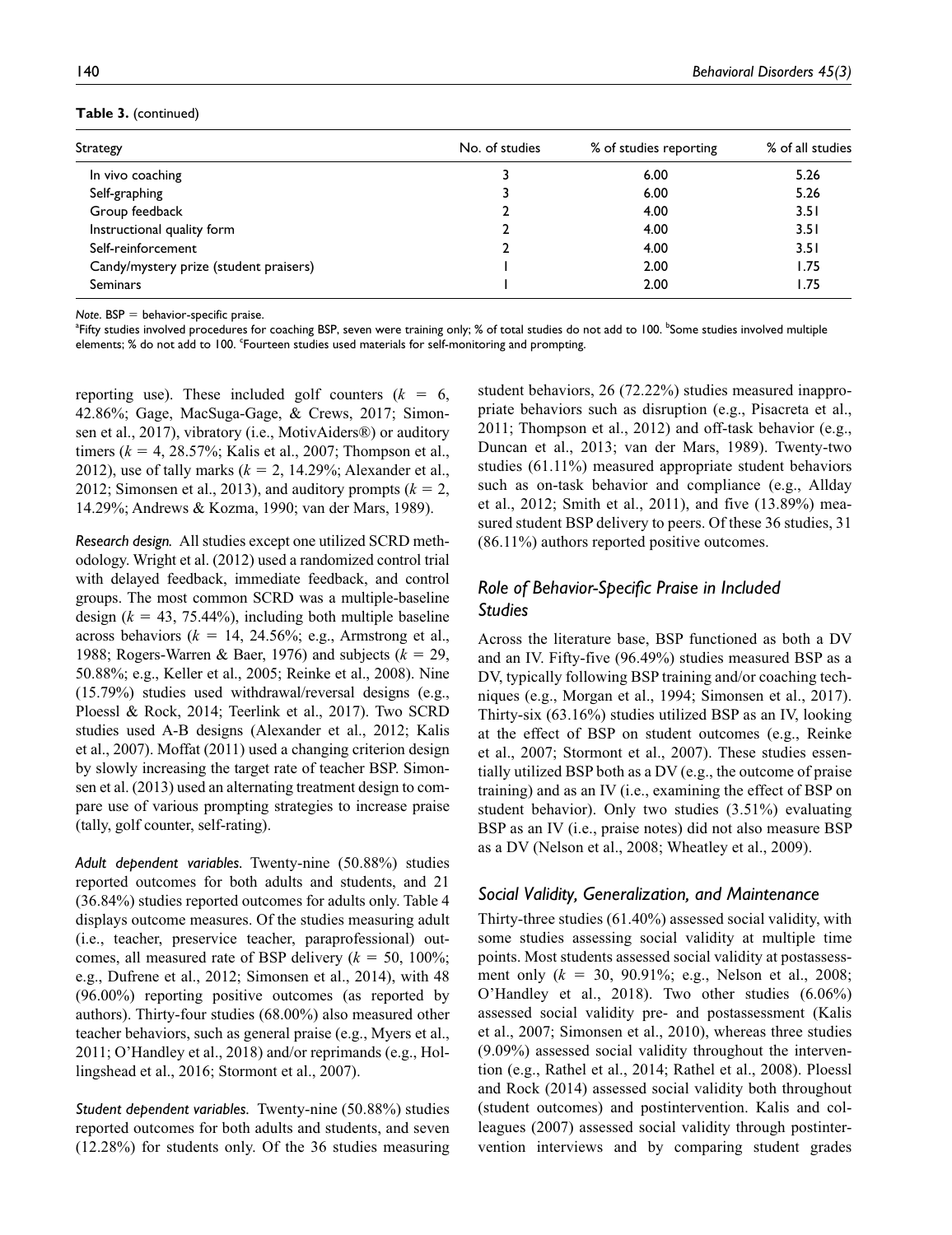|  | <b>Table 4.</b> Outcome Measures. |  |
|--|-----------------------------------|--|
|--|-----------------------------------|--|

| Outcome type<br>and measure           | No. of<br>studies | % of studies<br>reporting | % of all<br>studies |
|---------------------------------------|-------------------|---------------------------|---------------------|
| Outcomes measured                     |                   |                           |                     |
| Adult                                 | 21                |                           | 36.84               |
| Student                               | 7                 |                           | 12.28               |
| Adult and student                     | 29                |                           | 50.88               |
| Adult measures <sup>a</sup>           | 50                |                           | 86.79               |
| <b>BSP</b>                            | 50                | 100                       | 87.72               |
| Other behaviors                       | 34                | 68.00                     | 59.65               |
| Adult outcomes                        | 50                |                           | 86.79               |
| Positive                              | 48                | 96.00                     | 84.21               |
| Mixed                                 | $\overline{2}$    | 4.00                      | 3.51                |
| Negative                              | 0                 | 0.00                      | 0.00                |
| Student outcome measures <sup>a</sup> | 36                |                           | 63.16               |
| <b>RSP</b>                            | 5                 | 13.89                     | 8.77                |
| Appropriate behaviors                 | 22                | 61.IT                     | 38.60               |
| Inappropriate behaviors               | 26                | 72.22                     | 45.61               |
| Student outcomes                      | 36                |                           | 63.16               |
| Positive                              | 31                | 86.11                     | 54.39               |
| Mixed                                 | 5                 | 13.89                     | 8.77                |
| Negative                              | 0                 | 0.00                      | 0.00                |
| Generalization assessed               | П                 |                           | 20.75               |
| Results generalized                   | 5                 | 45.45                     | 8.77                |
| Mixed results                         | 4                 | 36.36                     | 7.02                |
| Results did not generalize            | $\overline{2}$    | 18.18                     | 3.51                |
| Maintenance assessed                  | 26                |                           | 45.61               |
| Results maintained                    | 20                | 76.92                     | 35.09               |
| Mixed results                         | 4                 | 15.38                     | 7.02                |
| Results did not maintain              | 2                 | 7.69                      | 3.51                |
| Social validity assessed <sup>b</sup> | 33                |                           | 61.40               |
| Throughout                            | 3                 | 9.09                      | 5.26                |
| Post                                  | 30                | 90.91                     | 52.63               |
| Pre/post                              | 2                 | 6.06                      | 3.51                |
| Type of social validity               |                   |                           |                     |
| Questionnaire/survey                  | 27                | 81.82                     | 47.37               |
| Interview                             | 4                 | 12.12                     | 7.02                |
| Preservice teacher                    | 2                 | 6.06                      | 3.51                |
| journal                               |                   |                           |                     |
| Student outcomes                      | 2                 | 6.06                      | 3.51                |

*Note*. BSP = behavior-specific praise.

<sup>a</sup>More than one category could be coded, resulting in totals exceeding 100%. <sup>b</sup>Two studies used multiple forms of social validity assessment at multiple times, resulting in totals exceeding 100%.

pre- and postintervention. Social validity was assessed through surveys or questionnaires ( $k = 27, 81.81\%$ ; e.g., DaFonte & Capizzi, 2015; Pinter et al., 2015), interviews (*k* = 4, 12.12%; e.g., Alexander et al., 2012; Haydon & Musti-Rao, 2011), preservice teacher journal comments (*k* = 2, 6.06%; Rathel et al., 2014; Rathel et al., 2008), and student outcomes ( $k = 2$ , 6.06%; Kalis et al., 2007; Ploessl & Rock, 2014). All studies reporting social validity outcomes indicated treatment acceptability.

Eleven studies assessed generalization of BSP delivery in other settings. Based on author report, generalization occurred for five of the 11 studies (e.g., Fullerton et al., 2009; Horton, 1975), results were mixed for four (e.g., Hemmeter et al., 2011; Keller et al., 2005), and results did not generalize for two (Rogers-Warren & Baer, 1976; Simonsen et al., 2010). Generalization was assessed during nontargeted activities (e.g., intervention targeted reading and generalization assessed in math), other class periods, or with other students.

Authors of 26 studies (45.61%) assessed maintenance of BSP delivery over time. Results maintained in 20 studies (76.92% of the 26; e.g., Dufrene et al., 2014; Simonsen et al., 2014), were mixed in four (15.38%; e.g., Hawkins & Heflin, 2011; Hemmeter et al., 2011), and did not maintain in two (7.69%; Barton et al., 2013 [Study 1]; Reinke et al., 2007). Delay between the conclusion of the intervention and collecting maintenance data ranged from immediately following the intervention to 1 year postimplementation (Armstrong et al., 1988).

## **Discussion**

BSP is an effective and efficient low-intensity strategy that is a cornerstone practice for classroom management and is a part of PBIS and other systems-based approaches. A map of the literature, which clarifies for whom and under what conditions research has been conducted, can establish an agenda for future research and can be used to guide practice and teacher preparation (Carter et al., 2011; Leko et al., 2015). This map of the BSP literature extends the previous findings of Cavanaugh (2013), Floress et al. (2017), Royer et al. (2019), and Sweigart et al. (2016) by comprehensively examining the populations for and settings in which BSP has been used, methods of BSP delivery, strategies for improving teacher BSP, and effects of BSP on teacher and student behavior.

The researchers who conducted the 57 studies included in this map of the BSP literature used varied approaches to training and coaching BSP, which were conducted in diverse settings with diverse participants. This is a strong testament to the versatility, utility, and importance of BSP as a form of positive reinforcement for use in diverse classrooms and school settings (e.g., cafeteria, playground). One does not need any specific materials to deliver BSP verbally and needs only a pen and slip of paper if praise notes are used. This is perhaps why BSP is such a widely used and researched form of positive reinforcement. In addition, BSP is an essential element for the implementation of other low-intensity strategies, such as high-probability request sequences, opportunities to respond, and precorrection (Lane et al., 2015), which support students with and at risk of EBD. Future researchers may wish to explore other modalities in which BSP can be provided (e.g., electronically, in pictures)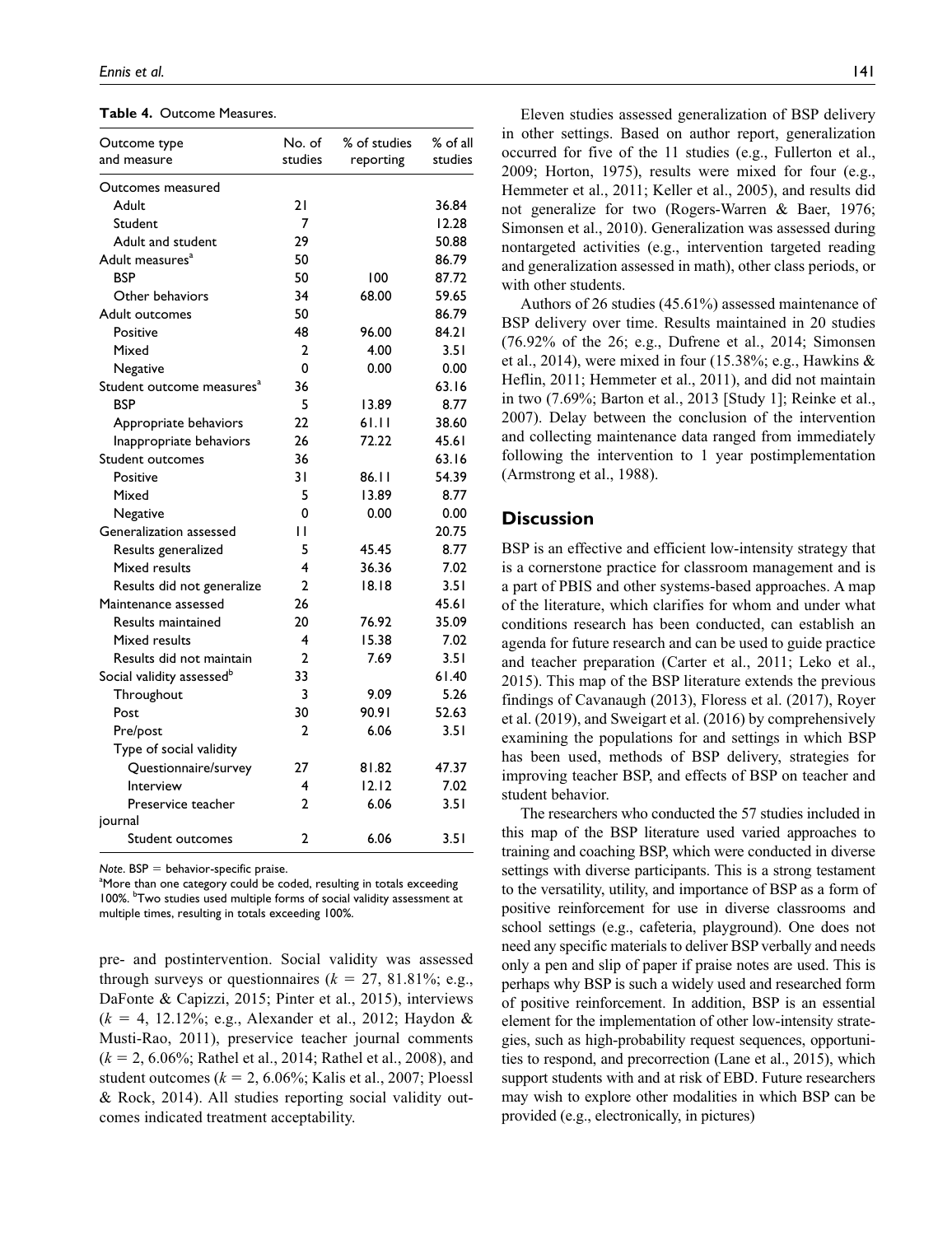The 57 studies suggested, based on author report, generally positive outcomes for both teachers and students. For example, teachers noted improved use of BSP and positive opinions of the impact BSP had in their classroom (e.g., in Hollingshead et al., 2016, the teacher refused to withdraw the intervention for more than 1 day). Students saw improved behavioral performance, including increased engagement and decreased disruptive behaviors. This is consistent with other reviews suggesting BSP as a teacherdelivered strategy is a potentially evidence-based practice (Royer et al., 2019), using performance feedback to increase teachers' use of praise is a potentially evidence-based practice (Sweigart et al., 2016), and coaching of BSP delivery is an evidence-based practice for increasing BSP delivery (Ennis et al., in press).

As we mapped the BSP literature base, three main types of articles emerged. In the first type, researchers focused solely on the effects of teacher-delivered BSP on student outcomes (e.g., Haydon & Musti-Rao, 2011; Madsen et al., 1968). These articles involved briefly training teachers to implement BSP (e.g., schoolwide training for cafeteria setting, 1:1 professional development). The second type focused on coaching teachers to increase or maintain their use of BSP in the classroom. These studies provided ongoing support (e.g., VPF, use of a MotivAider® to cue BSP delivery, email consultation) to teachers to increase BSP delivery, many following an initial individual or group praise training session. In many studies, this ongoing support was provided in the form of regular feedback from a researcher or mentor in person or via email (e.g., Allday et al., 2012; Thompson et al., 2012). Other studies in this group trained teachers to self-monitor their own BSP delivery, which served as self-coaching support (e.g., Alexander et al., 2012). The final type of articles examined the effect of peer-delivered BSP. These articles used strategies to train students similar to those used with adults in the other two types of studies. Results from these studies suggest both student praisers and student praise recipients enjoyed participating in the process (Rogers-Warren & Baer, 1976; Teerlink et al., 2017).

## *Students and Educational Contexts*

The large number and diversity of students who participated in BSP interventions, including those at risk of academic failure and EBD, suggests BSP can be a strategy for different types of students. However, as with many other bodies of literature, there were limited studies implemented at the middle-  $(k = 6)$  and high-  $(k = 4)$  school levels. Additional research, including replication, is needed with older students. Furthermore, as schools continue to adopt and implement schoolwide PBIS, more studies are needed that evaluate the effectiveness of praise in nonacademic, nonclassroom settings (e.g., Barton et al., 2016; Teerlink et al., 2017), as well as to compare effects of BSP paired with token (e.g., ticket) delivery and delivered without tokens. Future researchers should consider looking at the research on BSP with targeted groups of students (e.g., EBD, at risk).

#### *Implementation and Evaluation*

The large number of adult participants with varied roles within the school—teacher, intern, and paraprofessionals also suggests BSP is a low-intensity strategy that can be implemented by a diverse group of individuals. Praisers provided BSP to targeted students as well as to all students in a class or school. However, most teachers provided BSP at a very low rate during baseline (e.g., 0–2 praise statements in 30 min) and only increased following training (e.g., Houghton et al., 1990), in some instances only with ongoing coaching (e.g., Gage et al., 2017). Researchers should further examine the effects of training paraprofessionals and other related service providers to deliver BSP.

We microcoded all praise training components to examine in greater depth the approaches used to support the use and understanding of BSP. For example, Myers and colleagues (2011) used a tiered support model (Tier 1: schoolwide praise training, Tier 2: brief consultation with performance feedback and weekly praise from researcher, Tier 3: daily feedback after each session) with VPF to increase teacher's use of BSP, which involved multiple training components (e.g., schoolwide PBIS training, group training, performance feedback, praise, suggestions/examples, in-person training, inperson feedback, and individual feedback).

Most training programs used a variety of techniques, including providing examples of BSP, rationale for BSP use, and some form of practice, modeling, or role-play (e.g., Simonsen et al., 2010). Although the clear majority of trainings were conducted individually, numerous studies used group modalities. Although individual trainings allow the trainer to individualize instruction, schools and researchers seeking to maximize resources may want to consider providing group trainings followed by more intensive coaching and feedback, as needed (see Gage, MacSuga-Gage, et al., 2017; Myers et al., 2011; Thompson et al., 2012).

The majority of the articles provided coaching support individually and in person. However, it is important to note several studies utilized technology to provide feedback. This was done most commonly via email and included performance feedback, VPF, and other elements. For example, Barton and colleagues (2013) sent emails with supportive feedback, corrective feedback, and a request for a response to ensure that the email had been received and reviewed by the teacher. Ploessl and Rock (2014) and Dufrene and colleagues (2014; Dufrene et al., 2012) used bug-in-ear technology to support teachers' classroom practices, including BSP delivery, in co-taught settings.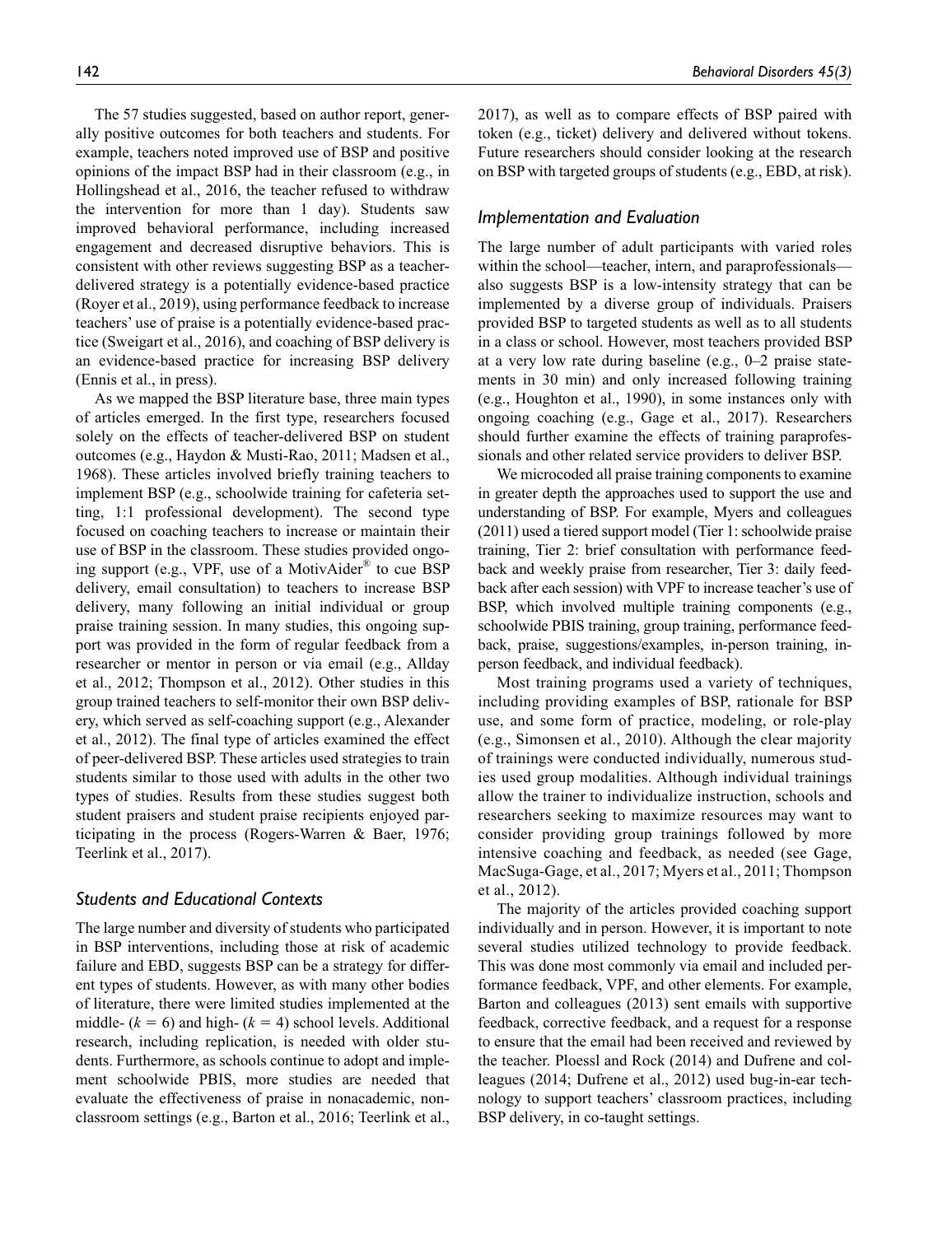Most studies provided coaching daily, but others provided it less frequently, either weekly or multiple times per week. Studies using both frequent and infrequent coaching observed positive outcomes for BSP delivery as well as its impact on student behavior. As researchers think of ways to provide feasible supports to teachers and other praise deliverers, they may want to consider providing coaching less frequently to allow for the support of more teachers. Similarly, if coaching is provided daily, to promote maintenance, fading this level of support once teachers meet criteria might be considered.

Capizzi and colleagues (2010) and Alexander and colleagues (2012) both used a checklist to guide the coaching process. This checklist allowed the coach to discuss key teaching behaviors with preservice teachers and set goals for subsequent sessions. This is one approach future researchers may want to consider to promote fidelity of coaching.

#### *Social Validity, Generalization, and Maintenance*

Over half the studies  $(k = 33)$  assessed social validity in one or more ways before, throughout, or after the intervention. We encourage researchers to continue to assess social validity whenever conducting research as views on the acceptability of goals, procedures, and outcomes are needed from participating stakeholders to inform future intervention design. Social validity was assessed from the teacher or adult perspective via surveys, interviews, and journals; a student outcomes. Future researchers may want to consider garnering input from multiple stakeholders, in particular students, when applicable. Furthermore, most examinations of social validity were postassessment. Future researchers may want to consider assessing social validity both pre- and postintervention as research has shown social validity ratings prior to implementation can affect issues of fidelity of implementation (Lane et al., 2009).

It was encouraging to see that some researchers examined generalization and maintenance. We recommend future research assess generalization and maintenance whenever possible to show whether, for example, the coaching of BSP led to continued teacher use of BSP in multiple contexts.

#### *Study Limitations*

A limitation present in any review of existing literature is the risk of missing relevant studies. In the Method section, we detailed the copious efforts taken to carry out multiple searches and ascertain reliability of those procedures. We hope these detailed steps minimized this risk. In addition, we did not assess whether treatment integrity was measured as this was not the intent of this review, but this will be an important variable to explore as part of quality-appraisal reviews (e.g., Royer et al., 2019). For example, in their

analysis of teacher-delivered BSP, Royer and colleagues (2019) examined six articles and found all measured and reported treatment integrity for both adherence and dosage. Similarly, in their review of 48 BSP studies, Ennis et al. (in press) reported 47.92% of studies reported adherence fidelity for coaching of BSP and 79.17% reported dosage of coaching BSP. Future studies will want to continue to evaluate this important variable.

Another potential limitation of this work is we only included studies from peer-reviewed journals. This introduces the potential for publication bias, as peer-reviewed journals historically publish primarily studies with positive outcomes (Cook & Therrien, 2017). For example, 48 of the 50 studies reporting adult behavior outcomes and 31 of 36 reporting student behavior outcomes reported positive results (e.g., the authors noted a functional relation or significant effect size). Therefore, the exclusion of dissertations and other gray literature may make this review subject to publication bias (Gage, Cook, & Reichow, 2017; Maag & Losinski, 2015) and results should be interpreted in light of this factor.

#### *Implications for Practice and Future Research*

The numerous articles and studies published on BSP suggest it is a practical and feasible strategy for use in a variety of settings and with a variety of students across the grade span. Researchers have suggested BSP be tried before other strategies because of the high probability for successful, immediate changes in behavior (Stormont & Reinke, 2009). We hope researchers continue to examine how to best support teachers to deliver BSP effectively and consistently to support the needs of students, including those with and at risk of EBD.

An important next step in this programmatic line of inquiry for BSP is to conduct systematic reviews exploring the quality and overall bodies of evidence for the different applications and uses of BSP, including teacher-delivered BSP, peer-delivered BSP, and coaching of BSP delivery. An important outcome of future quality appraisals will be clearly defined areas in need of refinement in subsequent treatment outcome studies. For example, this BSP mapping indicated that few studies focused on peer-delivered BSP. From future quality appraisals, we may learn more attention should be devoted to treatment integrity. Such information will support researchers and practitioners in knowing where to focus inquiry, with attention to developing rigorous methodological procedures that fully adhere to current quality indicators such as those defined by CEC (2014). As these bodies of evidence are better understood and refined, we hope more teachers will take advantage of this easily implemented strategy with the potential to increase desirable behaviors (e.g., compliance, on-task behavior, responding, accuracy) in the classroom (Lane et al., 2015).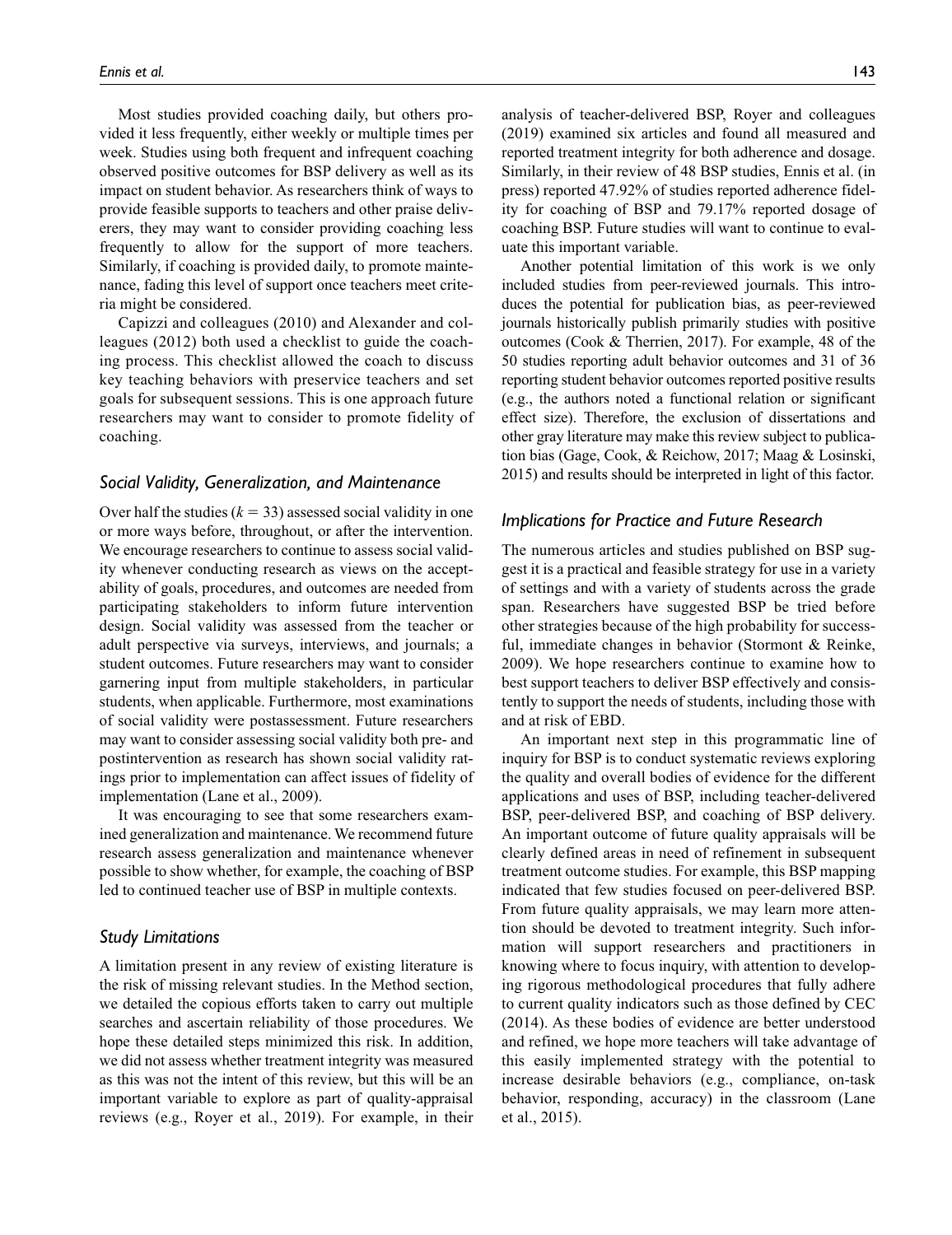## *Conclusion*

This map of the literature is intended to help research consumers better understand how BSP has been used in traditional Pre-K–12 settings. BSP is unique in that it has been researched across the least-restrictive-environment continuum, across all age groups, and with a variety of students with and without disabilities. Furthermore, BSP has been delivered in private, public, verbal, and written forms. Future research should continue to explore various praise modalities, look at ways to help teachers sustain their use of low-intensity strategies like BSP, and also evaluate the effects of BSP delivered by peers, paraprofessionals, and other related service providers.

## **Declaration of Conflicting Interests**

The author(s) declared no potential conflicts of interest with respect to the research, authorship, and/or publication of this article.

## **Funding**

The author(s) received no financial support for the research, authorship, and/or publication of this article.

## **References**

References with an asterisk (\*) indicate studies included in the systematic mapping of the literature.

- Alberto, P. A., & Troutman, A. C. (2013). *Applied behavior analysis for teachers* (9th ed.). Upper Saddle River, NJ: Pearson.
- \*Alexander, M., Williams, N. A., & Nelson, K. L. (2012). When you can't get there: Using video self-monitoring as a tool for changing the behaviors of pre-service teachers. *Rural Special Education Quarterly*, *31*, 18–24. doi:10.1177/875687051203100404
- \*Allday, R. A., Hinkson-Lee, K., Hudson, T., Nielsen-Gattie, S., Kleinke, A., & Russel, C. S. (2012). Training general educators to increase behavior-specific praise: Effects on students with EBD. *Behavioral Disorders*, *37*, 87–98. doi:10.1177/019874291203700203
- \*Andrews, L., & Kozma, A. (1990). Increasing teacher praise and altering its distribution to children of differing on-task levels. *Canadian Journal of Behavioural Science*, *22*, 110–120. doi:10.1037/h0078897
- \*Armstrong, S. B., McNeil, M. E., & Van Houten, R. (1988). A principal's inservice training package for increasing teacher praise. *Teacher Education and Special Education*, *11*, 79–94. doi:10.1177/088840648801100301
- \*Barton, E. E., Fuller, E. A., & Schnitz, A. (2016). The use of email to coach preservice early childhood teachers. *Topics in Early Childhood Special Education*, *36*, 78–90. doi:10.1177/0271121415612728
- \*Barton, E. E., Pribble, L., & Chen, C. I. (2013). The use of e-mail to deliver performance-based feedback to early childhood practitioners. *Journal of Early Intervention*, *35*, 270–297. doi:10.1177/1053815114544543
- \*Briere, D. E., Simonsen, B., Sugai, G., & Myers, D. (2015). Increasing new teachers' specific praise using a within-school consultation intervention. *Journal of Positive Behavior Interventions*, *17*, 50–60. doi:10.1177/1098300713497098
- \*Brock, M. E., & Beaman-Diglia, L. E. (2018). Efficacy of coaching preschool teachers to manage challenging behavior. *Education and Treatment of Children*, *41*, 31–48. doi:10.1353/etc.2018.0001
- Brophy, J. (1981). Teacher praise: A functional analysis. *Review of Educational Research*, *51*, 5–32. doi:10.2307/1170249
- Caldarella, P., Christensen, L., Young, K. R., & Densley, C. (2011). Decreasing tardiness in elementary school students using teacher-written praise notes. *Intervention in School and Clinic*, *47*, 104–112. doi:10.1177/1053451211414186
- \*Capizzi, A. M., Wehby, J. H., & Sandmel, K. N. (2010). Enhancing mentoring of teacher candidates through consultative feedback and self-evaluation of instructional delivery. *Teacher Education and Special Education*, *33*, 191–212. doi:10.1177/0888406409360012
- Carter, E. W., Lane, K. L., Crnobori, A., Bruhn, A. L., & Oakes, W. P. (2011). Self-determination interventions for students with and at risk for emotional and behavioral disorders: Mapping the knowledge base. *Behavioral Disorders*, *36*, 100–116.
- Cavanaugh, B. (2013). Performance feedback and teachers' use of praise and opportunities to respond: A review of the literature. *Education and Treatment of Children*, *36*, 111–137. doi:10.1353/etc.2013.0001
- Chalk, K., & Bizo, L. A. (2004). Specific praise improves on-task behaviour and numeracy enjoyment: A study of year 4 pupils engaged in the numeracy hour. *Educational Psychology in Practice*, *20*, 335–351. doi:10.1080/0266736042000314277
- Cook, B. G., & Therrien, W. J. (2017). Null effects and publication bias in special education research. *Behavioral Disorders*, *42*, 149–158. doi:10.1177/0198742917709473
- Cooper, J. O., Heron, T. E., & Heward, W. L. (2007). *Applied behavior analysis* (2nd ed.). Upper Saddle River, NJ: Pearson.
- \*Cossairt, A., Hall, R. V., & Hopkins, B. L. (1973). The effects of experimenter's instructions, feedback, and praise on the teacher praise and student attending behavior. *Journal of Applied Behavior Analysis*, *6*, 89–100.
- Council for Exceptional Children. (2014). *Council for Exceptional Children standards for evidence-based practices in special education*. Arlington, VA: Author.
- \*Da Fonte, A. M., & Capizzi, A. (2015). Module-based approach: Training paraeducators on evidence-based practices. *Physical Disabilities: Education and Related Services*, *34*, 31–54. doi:10.14434/pders.v34i1.13823
- \*Duchaine, E. L., Jolivette, K., & Fredrick, L. D. (2011). The effect of teacher coaching with performance feedback on behavior-specific praise in inclusion classrooms. *Education and Treatment of Children*, *34*, 209–227. doi:10.1353/ etc.2011.0009
- \*Dufrene, B. A., Lestremau, L., & Zoder-Martell, K. (2014). Direct behavioral consultations: Effects on teachers' praise and student disruptive behavior. *Psychology in the Schools*, *51*, 567–580. doi:10.1002/pits.21768
- \*Dufrene, B. A., Parker, K., Menousek, K., Zhou, Q., Harpole, L. L., & Olmi, D. J. (2012). Direct behavioral consultation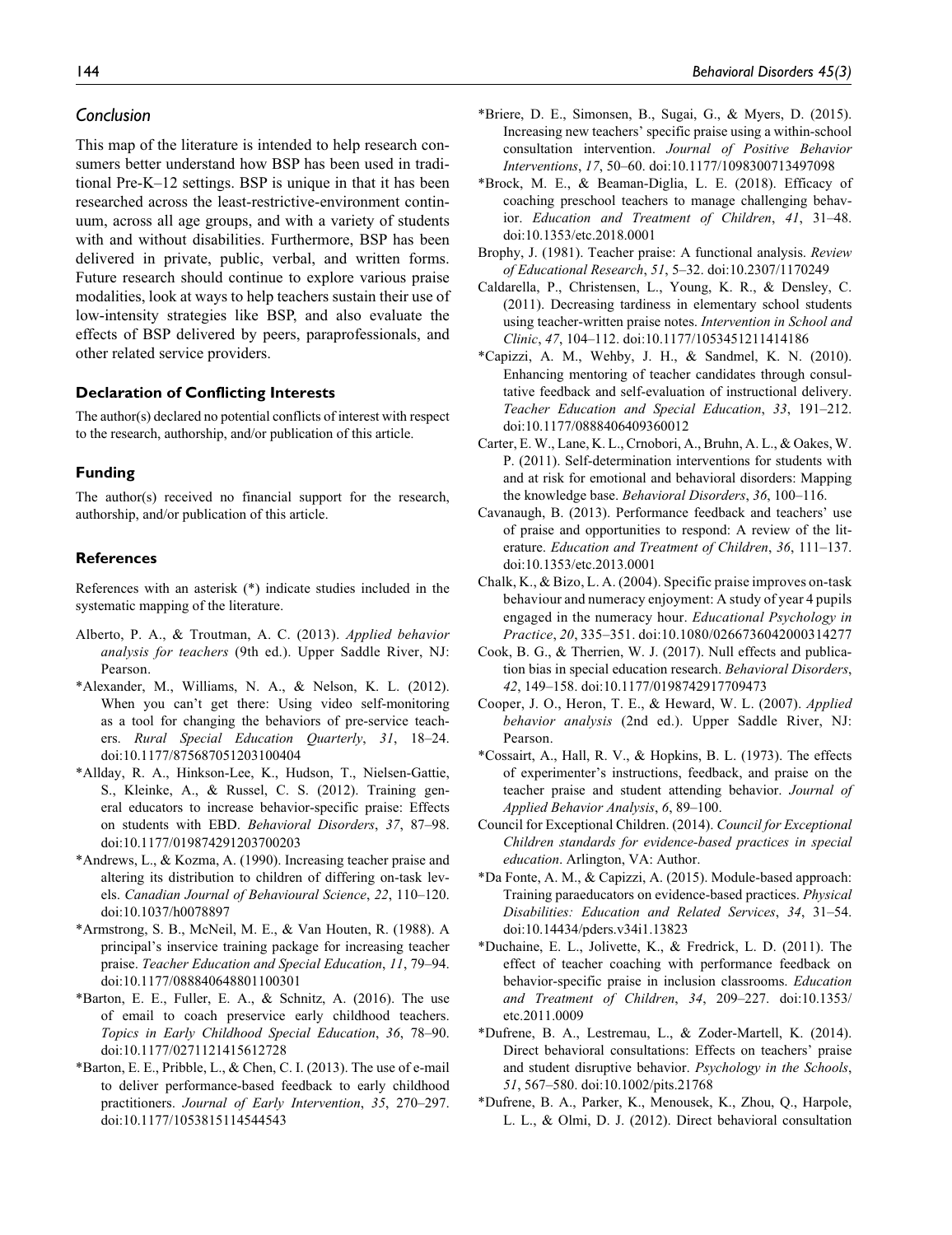in Head Start to increase teacher use of praise and effective instruction delivery. *Journal of Educational and Psychological Consultation*, *22*, 159–186. doi:10.1080/1047 4412.2011.620817

- \*Duncan, N. G., Dufrene, B. A., Sterling, H. E., & Tingstrom, D. H. (2013). Promoting teachers' generalization of intervention use through goal setting and performance feedback. *Journal of Behavioral Education*, *22*, 325–347. doi:10.1007/s10864- 013-9173-5
- Ennis, R. P., Royer, D. J., Lane, K. L., & Dunlap, K. (in press). A systematic review of behavior-specific praise in K-12 settings: The impact of coaching on teacher-delivered behaviorspecific praise. *Behavioral Disorders*.
- Ennis, R. P., Royer, D. J., Lane, K. L., & Griffith, C. (2017). A systematic review of precorrection in PK-12 settings. *Education and Treatment of Children*, *40*, 465–495. doi:10.1353/etc. 2017.0021
- Floress, M. T., Beschta, S. L., Meyer, K. L., & Reinke, W. M. (2017). Praise research trends and future directions: Characteristics and teacher training. *Behavioral Disorders*, *43*, 227–243. doi:10.1177/0198742917704648
- \*Fullerton, E. K., Conroy, M. A., & Correa, V. I. (2009). Early childhood teachers' use of specific praise statements with young children at risk for behavioral disorders. *Behavioral Disorders*, *34*, 118–135. doi:10.1177/1098300713478666
- Gage, N. A., Cook, B. G., & Reichow, B. (2017). Publication bias in special education meta-analyses. *Exceptional Children*, *83*, 428–445. doi:10.1177/0014402917691016
- \*Gage, N. A., MacSuga-Gage, A. S., & Crews, E. (2017). Increasing teachers' use of behavior-specific praise using a multitiered system for professional development. *Journal of Positive Behavior Interventions*, *19*, 239–251. doi:10.1177/1098300717693568
- Hattie, J., & Timperley, H. (2007). The power of feedback. *Review of Educational Research*, *77*, 81–112. doi:10.3102/003465430298487
- \*Hawkins, S. M., & Heflin, L. J. (2011). Increasing secondary teachers' behavior-specific praise using a video selfmodeling and visual performance feedback intervention. *Journal of Positive Behavior Interventions*, *13*, 97–108. doi:10.1177/1098300709358110
- \*Haydon, T., & Musti-Rao, S. (2011). Effective use of behaviorspecific praise: A middle school case study. *Beyond Behavior*, *20*, 31–39.
- \*Hemmeter, M. L., Snyder, P., Kinder, K., & Artman, K. (2011). Impact of performance feedback delivered via electronic mail on preschool teachers' use of descriptive praise. *Early Childhood Research Quarterly*, *26*, 96–109. doi:10.1016/j. ecresq.2010.05.004
- \*Hollingshead, A., Kroeger, S. D., Altus, J., & Trytten, J. B. (2016). A case study of positive behavior supports-based interventions in a seventh-grade urban classroom. *Preventing School Failure: Alternative Education for Children and Youth*, *60*, 278–285. doi:10.1080/1045988X.2015.1124832
- \*Horton, G. O. (1975). Generalization of teacher behavior as a function of subject matter specific discrimination training. *Journal of Applied Behavior Analysis*, *8*, 311–319. doi:10.1901/jaba.1975.8-311
- \*Houghton, S., Wheldall, K., Jukes, R., & Sharpe, A. (1990). The effects of limited private reprimands and increased private praise on classroom behaviour in four British secondary school classes. *British Journal of Educational Psychology*, *60*, 255–265. doi:10.1111/j.2044-8279.1990.tb00943.x
- Jolivette, K. (2013). Challenges of conducting empirically-rigorous intervention and evaluative research in juvenile correctional facilities: Suggestions for the field. *Journal of Correctional Education*, *64*, 37–50.
- \*Kalis, T. M., Vannest, K. J., & Parker, R. (2007). Praise counts: Using self-monitoring to increase effective teaching practices. *Preventing School Failure*, *51*, 20–27. doi:10.3200/ PSFL.51.3.20-27
- \*Keller, C. L., Brady, M. P., & Taylor, R. L. (2005). Using self evaluation to improve student teacher interns' use of specific praise. *Education and Training in Developmental Disabilities*, *40*, 368–376.
- Lane, K. L., Kalberg, J. R., Bruhn, A. L., Driscoll, S. A., Wehby, J. H., & Elliott, S. N. (2009). Assessing social validity of school-wide positive behavior support plans: Evidence for the reliability and structure of the primary intervention rating scale. *School Psychology Review*, *38*, 135–144.
- Lane, K. L., Menzies, H. M., Ennis, R. P., & Oakes, W. P. (2015). *Supporting behavior for school success: A step-by-step guide to key strategies*. New York, NY: Guilford Press.
- Lane, K. L., Menzies, H. M., Oakes, W. P., & Kalberg, J. (2019). *Developing schoolwide programs to prevent and manage problem behaviors: A step-by-step approach* (2nd ed.). New York, NY: Guilford Press.
- Lane, K. L., Rogers, L. A., Parks, R. J., Weisenbach, J. L., Mau, A. C., Merwin, M. T., & Bergman, W. A. (2007). Functionbased interventions for students who are nonresponsive to primary and secondary prevention efforts: Illustrations at the elementary and middle school levels. *Journal of Emotional and Behavioral Disorders*, *15*, 169–183. doi:10.1177/10634 266070150030401
- Leko, M. M., Brownell, M. T., Sindelar, P. T., & Kiely, M. T. (2015). Envisioning the future of special education personnel preparation in a standards-based era. *Exceptional Children*, *82*, 25–42. doi:10.1177/0014402915598782
- Leone, P., & Weinberg, L. (2012). *Addressing the unmet educational needs of children and youth in the juvenile justice and child welfare systems*. Washington, DC: Center for Juvenile Justice Reform, Georgetown University Public Policy Institute.
- Maag, J. W., & Losinski, M. (2015). Thorny issues and prickly solutions: Publication bias in meta-analytic reviews in the social sciences. *Advances in Social Sciences Research Journal*, *2*, 242–253. doi:10.14738/assrj.24.1044
- \*Madsen, C. H., Becker, W. C., & Thomas, D. R. (1968). Rules, praise, and ignoring: Elements of elementary classroom control. *Journal of Applied Behavior Analysis*, *1*, 139–150. doi:10.1901/jaba.1968.1-139
- \*Martella, R. C., Marchand-Martella, N. E., Young, K. R., & MacFarlane, C. A. (1995). Determining the collateral effects of peer tutor training on a student with severe disabilities. *Behavior Modification*, *19*, 170–191. doi:10.1177/01454455950192002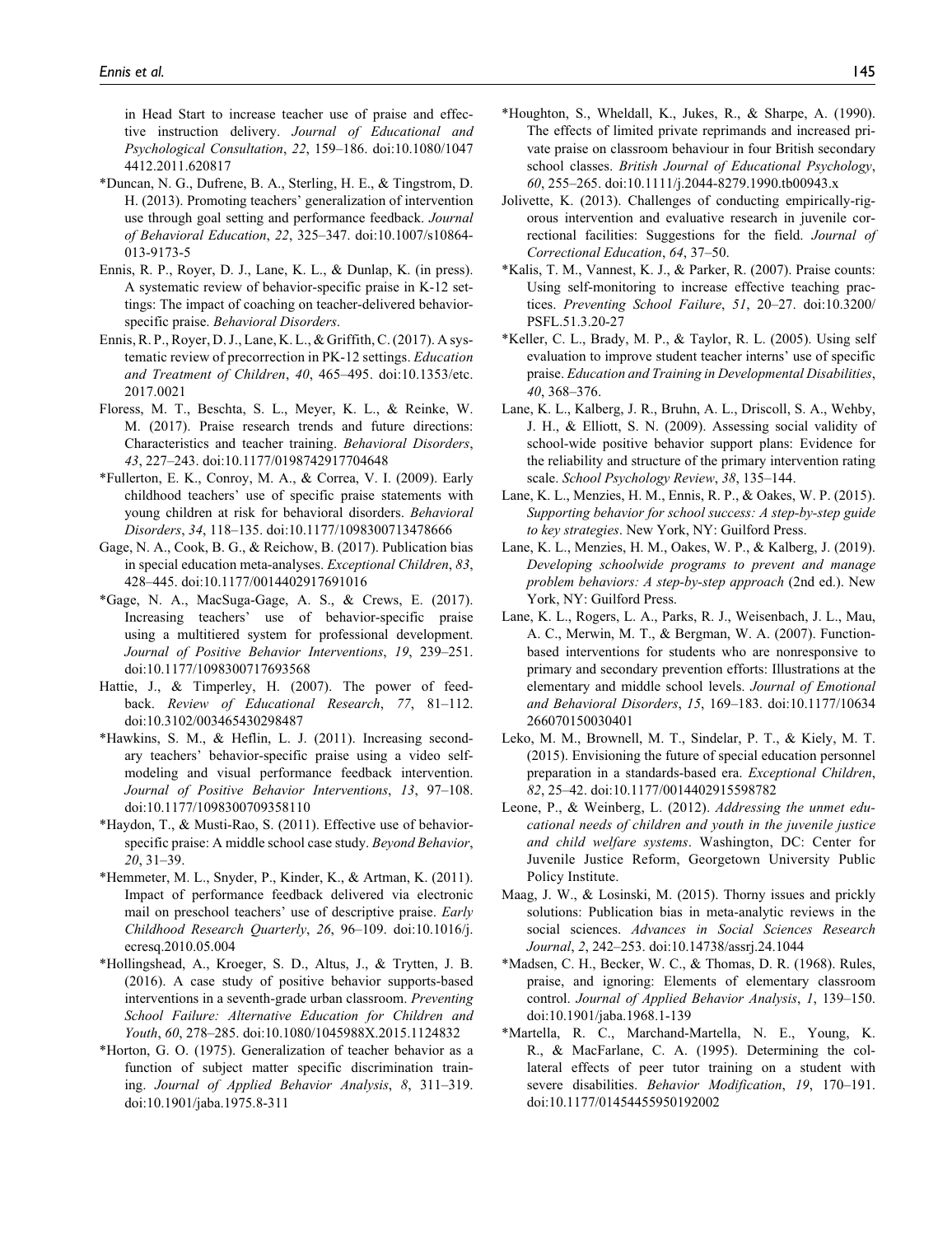- McLeod, B. D., Sutherland, K. S., Martinez, R. G., Conroy, M. A., Snyder, P. A., & Southam-Gerow, M. A. (2017). Identifying common practice elements to improve social, emotional, and behavioral outcomes of young children in early childhood classrooms. *Prevention Science*, *18*, 204–213. doi:10.1007/ s11121-016-0703-y
- \*Moffat, T. K. (2011). Increasing the teacher rate of behaviour specific praise and its effect on a child with aggressive behaviour problems. *Kairaranga*, *12*, 51–58.
- \*Morgan, R. L., Menlove, R., Salzberg, C. L., & Hudson, P. (1994). Effects of peer coaching on the acquisition of direct instruction skills by low-performing pre-service teachers. *The Journal of Special Education*, *28*, 59–76. doi:10.1177/002246699402800105
- \*Myers, D. M., Simonsen, B., & Sugai, G. (2011). Increasing teachers' use of praise with a response-to-intervention approach. *Education and Treatment of Children*, *34*, 35–59. doi:10.1353/etc.2011.0004
- \*Nelson, J. A. P., Caldarella, P., Young, K. R., & Webb, N. (2008). Using peer praise notes to Increase the social involvement of withdrawn adolescents. *TEACHING Exceptional Children*, *41*, 6–13. doi:10.1177/004005990804100201
- \*O'Handley, R. D., Dufrene, B. A., & Whipple, H. (2018). Tactile prompting and weekly performance feedback for increasing teachers' behavior-specific praise. *Journal of Behavioral Education*, *27*, 324–342. doi:10.1007/s10864-017-9283-6
- \*Pinter, E. B., East, A., & Thrush, N. (2015). Effects of a videofeedback intervention on teachers' use of praise. *Education and Treatment of Children*, *38*, 451–472. doi:10.1353/etc.2015.0028
- \*Pisacreta, J., Tincani, M., Connell, J. E., & Axelrod, S. (2011). Increasing teachers' use of a 1:1 praise-to-behavior correction ratio to decrease student disruption in general education classrooms. *Behavioral Interventions*, *26*, 243–260. doi:10.1002/ bin.341
- \*Ploessl, D. M., & Rock, M. L. (2014). eCoaching: The effects on coteachers' planning and instruction. *Teacher Education and Special Education*, *37*, 191–215. doi:10.1177/0888406414525049
- \*Rathel, J. M., Drasgow, E., Brown, W. H., & Marshall, K. J. (2014). Increasing induction-level teachers' positiveto-negative communication ratio and use of behaviorspecific praise through e-mailed performance feedback and its effect on students' task engagement. *Journal of Positive Behavior Interventions*, *16*, 219–233. doi:10.1177/ 1098300713492856
- \*Rathel, J. M., Drasgow, E., & Christle, C. C. (2008). Effects of supervisor performance feedback on increasing preservice teachers' positive communication behaviors with students with emotional and behavioral disorders. *Journal of Emotional and Behavioral Disorders*, *16*, 67–77. doi:10.1177/1063426607312537
- \*Reinke, W. M., Lewis-Palmer, T., & Martin, E. (2007). The effect of visual performance feedback on teacher use of behavior-specific praise. *Behavior Modification*, *31*, 247– 263. doi:10.1177/0145445506288967
- \*Reinke, W. M., Lewis-Palmer, T., & Merrell, K. (2008). The classroom check-up: A classwide teacher consultation model for increasing praise and decreasing disruptive behavior. *School Psychology Review*, *37*, 315–332.
- Rivera, C. J., Mason, L. L., Iffat, J., & Johnson, J. (2015). Increasing teacher praise and on task behavior for students with autism using mobile technology. *Journal of Special Education Technology*, *30*, 101–111. doi:10.1177/0162643415617375
- \*Rogers-Warren, A., & Baer, D. M. (1976). Correspondence between saying and doing: Teaching children to share and praise. *Journal of Applied Behavior Analysis*, *9*, 335–354. doi:10.1901/jaba.1976.9-335
- Royer, D. J., Lane, K. L., Dunlap, K. D., & Ennis, R. P. (2019). A systematic review of teacher-delivered behaviorspecific praise on K-12 student performance. *Remedial and Special Education*, *40*, 112–128. doi:10.1177/ 0741932517751054
- Sidman, M. (1960). *Tactics of scientific research*. New York, NY: Basic Books.
- \*Simonsen, B., Freeman, J., Dooley, K., Maddock, E., Kern, L., & Myers, D. (2017). Effects of targeted professional development on teachers' specific praise rates. *Journal of Positive Behavior Interventions*, *19*, 37–47. doi:10.1177/ 1098300716637192
- \*Simonsen, B., MacSuga, A. S., Fallon, L. M., & Sugai, G. (2013). The effects of self-monitoring on teachers' use of specific praise. *Journal of Positive Behavior Interventions*, *15*, 5–15. doi:10.1177/1098300712440453
- \*Simonsen, B., MacSuga-Gage, A. S., Briere, D. E., Freeman, J., Myers, D., Scott, T. M., & Sugai, G. (2014). Multitiered support framework for teachers' classroom-management practices: Overview and case study of building the triangle for teachers. *Journal of Positive Behavior Interventions*, *16*, 179–190.
- \*Simonsen, B., Myers, D., & DeLuca, C. (2010). Teaching teachers to use prompts, opportunities to respond, and specific praise. *Teacher Education and Special Education*, *33*, 300– 318. doi:10.1177/0888406409359905
- Skinner, B. F. (1938). *The behavior of organisms: An experimental analysis*. New York, NY: D. Appleton-Century.
- Skinner, B. F. (1953). *Science and human behavior*. New York, NY: Free Press.
- \*Smith, S. C., Lewis, T. J., & Stormont, M. (2011). The effectiveness of two universal behavioral supports for children with externalizing behavior in Head Start classrooms. *Journal of Positive Behavior Interventions*, *13*, 133–143. doi:10.1177/1098300710379053
- Stormont, M. A., & Reinke, W. (2009). The importance of precorrective statements and behavior-specific praise and strategies to increase their use. *Beyond Behavior*, *18*, 26–32.
- \*Stormont, M. A., Smith, S. C., & Lewis, T. J. (2007). Teacher implementation of precorrection and praise statements in head start classrooms as a component of a program-wide system of positive behavior support. *Journal of Behavioral Education*, *16*, 280–290. doi:10.1007/s10864-007-9040-3
- Sugai, G., & Simonsen, B. (2012). *Positive behavioral interventions and supports: History, defining features, and misconceptions*. Center for PBIS & Center for Positive Behavioral Interventions and Supports, University of Connecticut. Retrieved from [http://docplayer.net/17907870-Positive](http://docplayer.net/17907870-Positive-behavioral-interventions-and-supports-history-defining-features-and-misconceptions.html)[behavioral-interventions-and-supports-history-defining-fea](http://docplayer.net/17907870-Positive-behavioral-interventions-and-supports-history-defining-features-and-misconceptions.html)[tures-and-misconceptions.html](http://docplayer.net/17907870-Positive-behavioral-interventions-and-supports-history-defining-features-and-misconceptions.html)